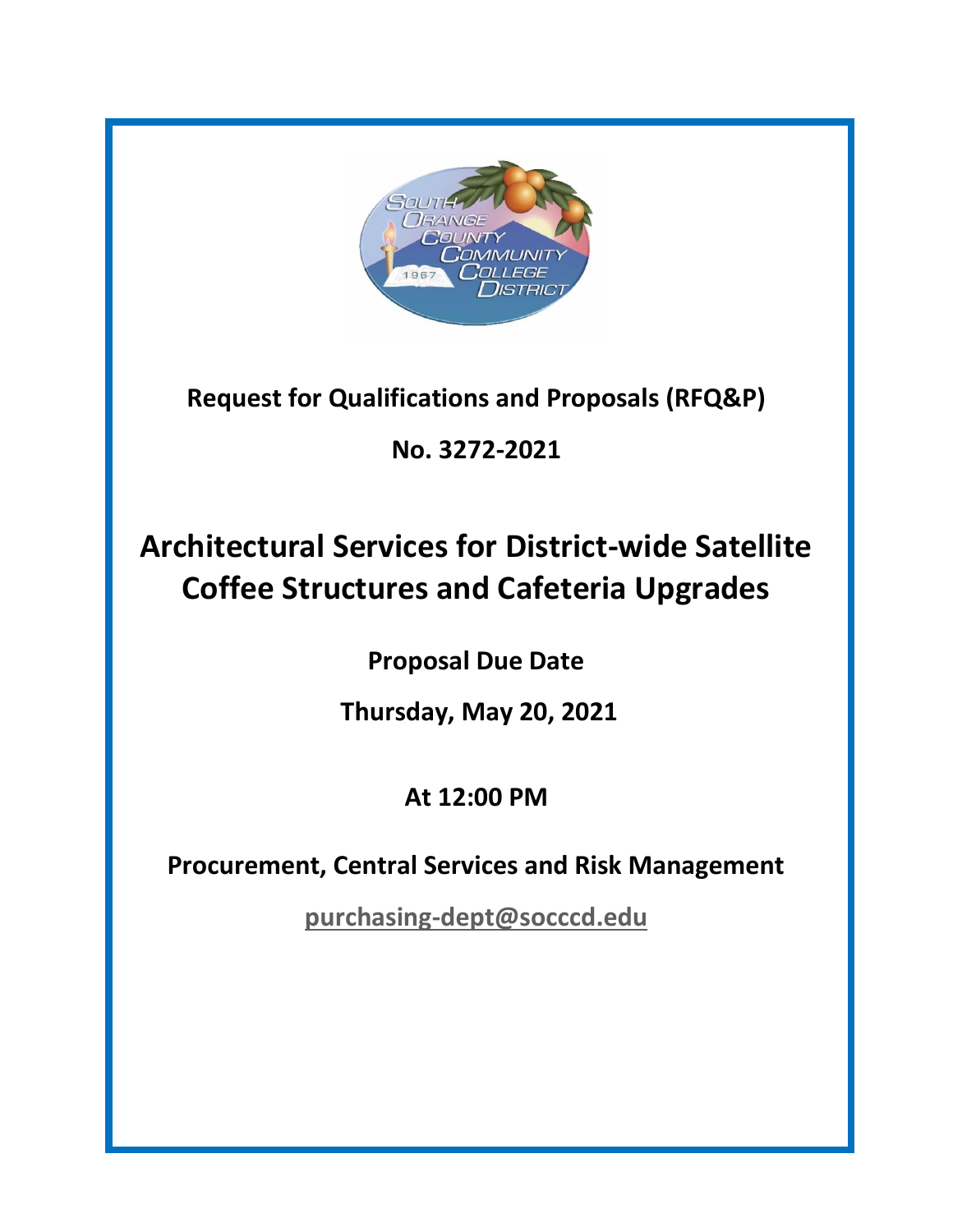# **Table of Contents**

| RFQ&P No. 3272-2021 Architectural Services for District-wide Satellite Coffee Structures and Cafeteria |
|--------------------------------------------------------------------------------------------------------|
|                                                                                                        |
|                                                                                                        |
|                                                                                                        |
|                                                                                                        |
|                                                                                                        |
|                                                                                                        |
|                                                                                                        |
|                                                                                                        |
|                                                                                                        |
|                                                                                                        |
|                                                                                                        |
|                                                                                                        |
|                                                                                                        |
|                                                                                                        |
|                                                                                                        |
|                                                                                                        |
|                                                                                                        |
|                                                                                                        |
|                                                                                                        |
|                                                                                                        |
|                                                                                                        |
|                                                                                                        |
|                                                                                                        |
|                                                                                                        |
|                                                                                                        |
|                                                                                                        |
|                                                                                                        |
|                                                                                                        |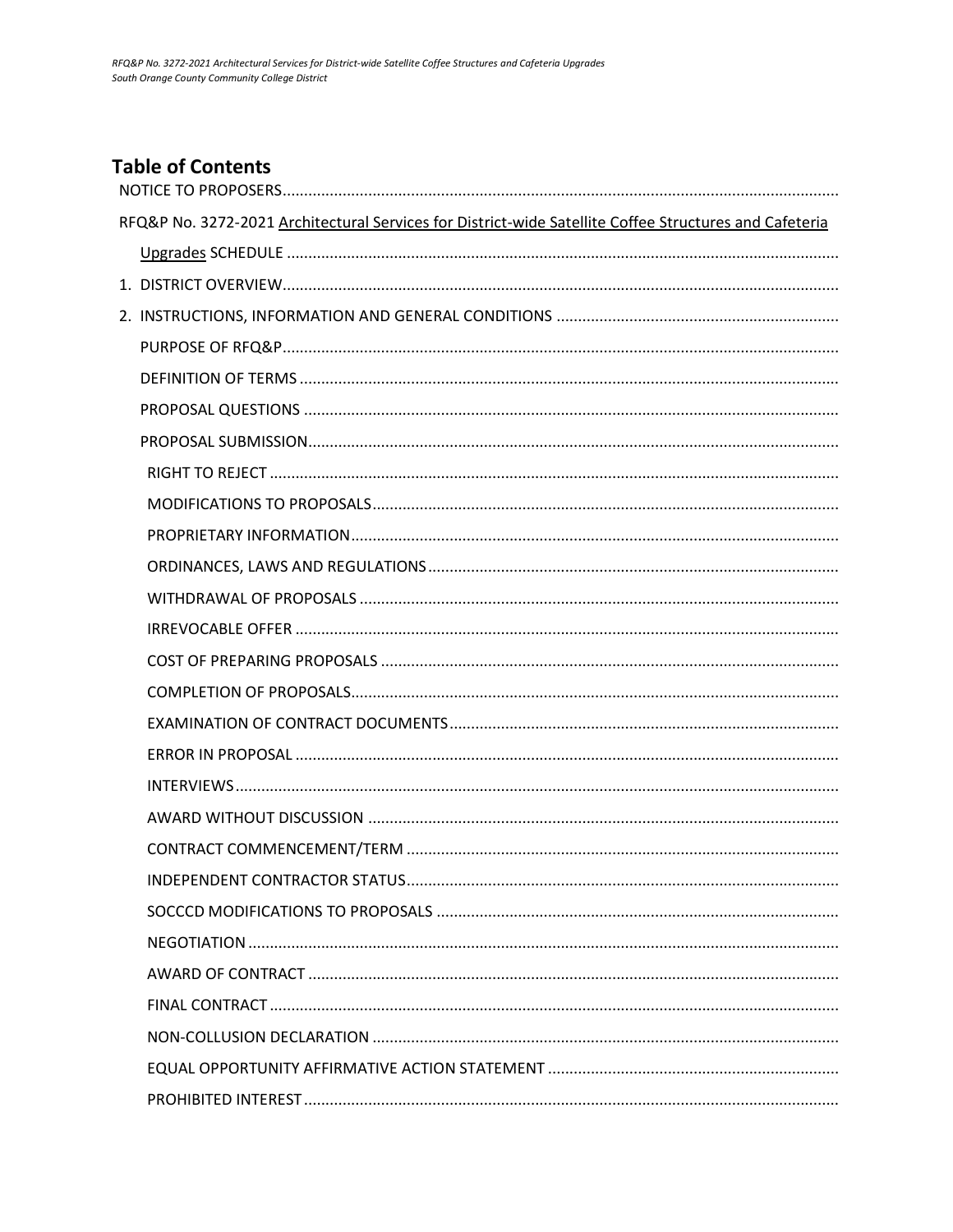| 3. |  |
|----|--|
| 4. |  |
| 5. |  |
|    |  |
|    |  |
|    |  |
|    |  |
|    |  |
|    |  |
|    |  |
|    |  |
|    |  |
|    |  |
|    |  |
|    |  |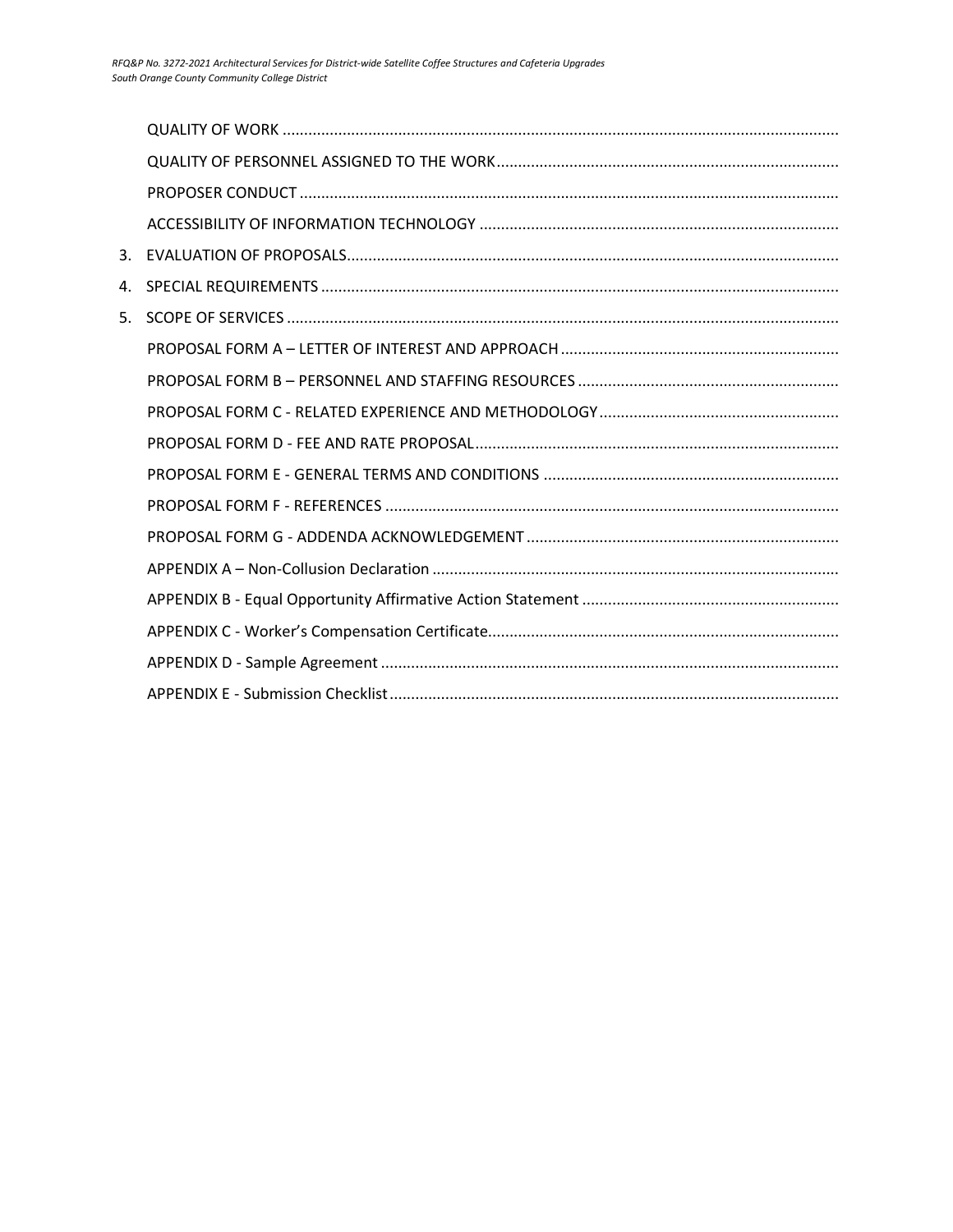# <span id="page-3-0"></span>**District: SOUTH ORANGE COUNTY COMMUNITY COLLEGE DISTRICT Project: RFQ&P 3272-2021 Architectural Services for District-wide Satellite Coffee Structures and Cafeteria Upgrades South Orange County Community College District RFQ&P Deadline: Thursday, May 20, 2021 12:00 PM Email Address for Receipt of Proposals: [purchasing-dept@socccd.edu](mailto:purchasing-dept@socccd.edu)**

#### **Notice to Firms**: **Request for Qualification/Proposal (RFQ&P) No. 3272-2021**

NOTICE IS HEREBY GIVEN that the South Orange County Community College District, of Orange County, California, acting by and through its Governing Board, hereinafter referred to as "DISTRICT," will receive up to, but not later than, the above-stated time, responses to the Request for Qualifications and Proposals for the above Project.

There will be a mandatory pre-proposal meeting conducted via Zoom on Monday, May 10, 2021 at 11:00am. All RFQ&P respondents shall confirm their attendance by email to: purchasingdept@socccd.edu by Thursday, May 6, 2021 at 5:00pm. The subject line should read: "RFQ&P No. 3272- 2021 Pre-Proposal Meeting Confirmation." Physical presence is not required. A call-in number will be provided prior to the meeting day to those who confirm attendance. Any proposer that does not attend the entire conference and/or does not arrive on-time may be deemed non-responsive.

A complete Request for Qualifications and Proposals may be viewed online at [www.socccd.edu](http://www.socccd.edu/) at the Bids link.

Any and all questions must be sent via email to purchasing-dept@socccd.edu. Contractors shall reference RFQ&P No. 3272-2021 in the email subject line. The final day for questions shall be Thursday, May 6, 2021, no later than 5:00pm.

The District reserves the right to reject any or all submittals or to waive any irregularities and/or informalities in any proposals.

No proposer may withdraw any proposal for a period of one hundred and eighty (180) calendar days after the submission deadline.

Priya Jerome

Executive Director, Procurement, Central Services & Risk Management

<span id="page-3-1"></span>PUBLISH: OC REGISTER April 26, 2021 & May 3, 2021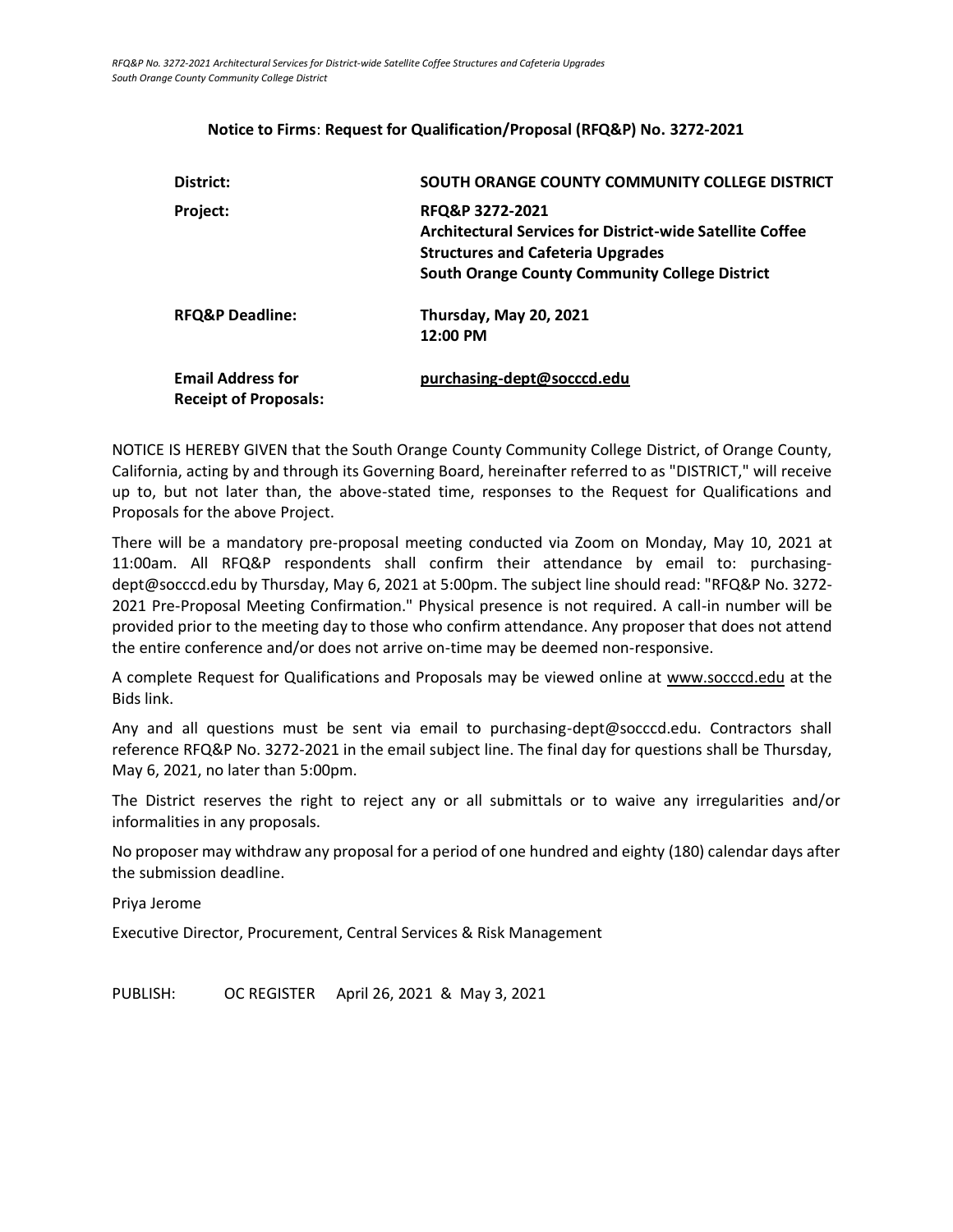# **RFQ&P No. 3272-2021 Architectural Services for District-wide Satellite Coffee Structures and Cafeteria Upgrades**

# Date of Issue / Document Available | April 26, 2021 Advertisement Dates April 26, 2021 May 3, 2021 Publication and OC Register Requests for Information (RFI) 3/6/2021 Mandatory Pre-Proposal Meeting 15/10/2021 11:00 AM Zoom conference call information will be sent to all firms that RSVP. District Responds to RFI's 5/11/2021 End of Day **Due Date Thursday, May 20, 2021 12:00 PM** Interview/Presentations (if needed) June 1, 2021 Time TBD Zoom conference call information will be sent to shortlisted firms. Contract Negotiations (if needed) June 2-3, 2021 All negotiations will take place via Zoom conference calls. Anticipated Governing Board Approval June 28, 2021

#### **SCHEDULE**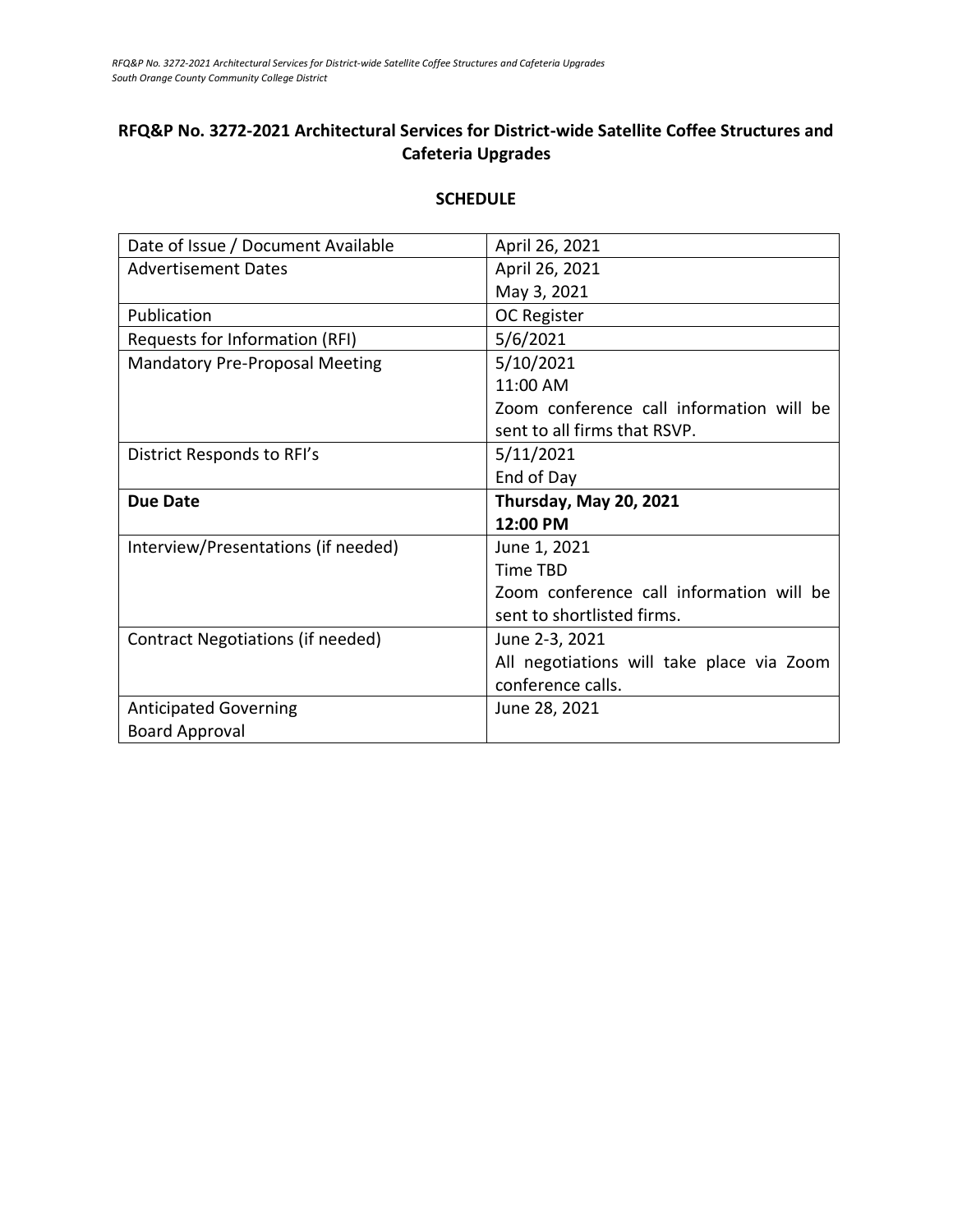# <span id="page-5-0"></span>**1. DISTRICT OVERVIEW**

South Orange County Community District encompasses 382 square miles in South Orange County serving over 909,000 residents in 26 communities. We know that higher education is directly linked to quality of life and economic vitality. We have helped generations of families achieve their educational and career goals since 1967.

This multi-campus district is comprised of Saddleback College in the City of Mission Viejo (1967), Irvine Valley College in the city of Irvine (1985) and Advanced Technology Education Park (2007) in the city of Tustin.

The District is governed by a seven-member elected Board of Trustees and the District's chief executive officer is the Chancellor.

District Services provides centralized administrative services to our three campuses including: Chancellor and Trustee Services, Business Services, Technology and Learning Services, and Human Resources. These departments provide accounting, benefits, facilities planning, fiscal services, human resources, information technology, institutional research and planning, payroll, public affairs, procurement, contracting, risk management, and warehouse/mailroom services to our district.

The District continually assesses the effectiveness of its services through district-wide surveys, shared governance committees and task forces that are established to accomplish specific projects. Strategic planning is an essential tool for guiding our direction and assuring compliance with accreditation standards.

# **PROGRAM OVERVIEW**

The District is seeking to retain a qualified architectural services firm that has previous experience with design and construction of food service facilities in higher education. The awarded firm shall provide services for a two-part phased scope (detailed Scope of Services in Section 4), that includes:

- Phase 1: Feasibility Assessment
	- o Scope A: District-Wide Satellite Coffee Structures
	- o Scope B: IVC and SC Cafeteria Upgrades
- Phase 2: Design and Construction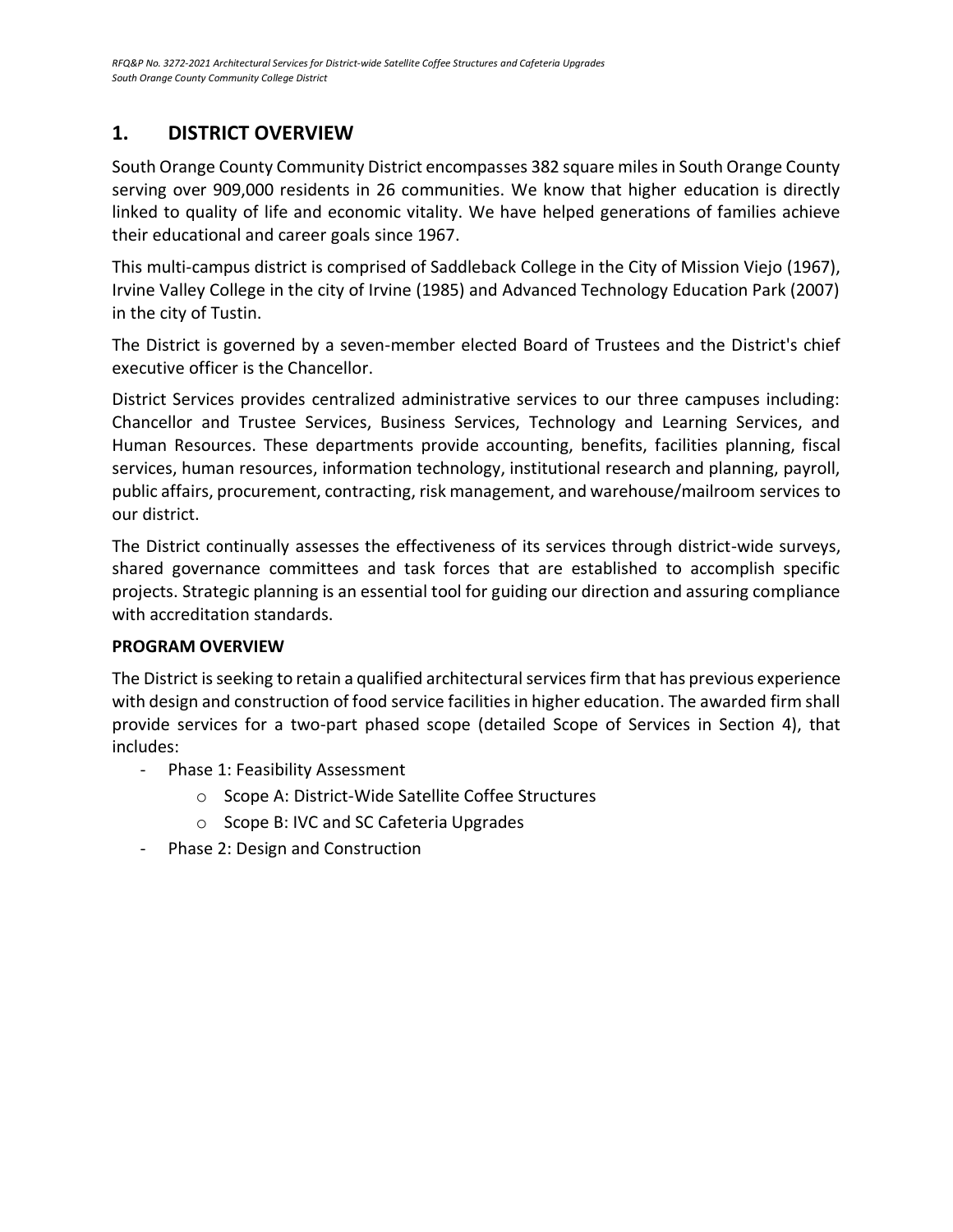# <span id="page-6-0"></span>**2. INSTRUCTIONS, INFORMATION AND GENERAL CONDITIONS**

# <span id="page-6-1"></span>**PURPOSE OF RFQ&P**

South Orange County Community College District (SOCCCD) is seeking to retain a qualified firm to provide Architectural Services for District-wide Satellite Coffee Structures and Cafeteria Upgrades. The entirety of this RFQ&P sets forth the District's requirements in detail. All responses should be submitted in accordance with the terms and conditions contained in the foregoing document.

# <span id="page-6-2"></span>**DEFINITION OF TERMS**

- The designation of District refers to the South Orange County Community College District, a political subdivision of the State of California.
- The term "**Proposers"** refers to Firms that elect to submit proposals for Architectural Services for District-wide Satellite Coffee Structures and Cafeteria Upgrades.
- The terms **"Contract"** and **"Agreement"** shall be used interchangeably within this document.
- Throughout this document, the term "**District"** shall be used to designate the rights and responsibilities of the South Orange County Community College District.
- The term "**District-wide**" represents District Services (DS), Irvine Valley College (IVC), Saddleback Community College (SC), and the Advanced Technology Education Park (ATEP).
- The term "**Proposer"** shall be used to designate the rights and responsibilities of the successful firm responding to this RFQ&P.

# <span id="page-6-3"></span>**PROPOSAL QUESTIONS**

All questions regarding this RFQ&P should be sent, via e-mail to Priya Jerome at purchasingdept@socccd.edu.

Questions will only be accepted until 5/4/2021 no later than 5:00 PM. The e-mail subject line should read: "Your company name/Questions regarding RFQ&P No. 3272-2021." No direct responses will be sent to the company/firm asking the question. Questions will be answered in the form of an **Addendum** and sent to all potential respondents on/about 5:00PM on 5/7/2021. All addendums to this RFQ&P will be posted on the District's web site.

#### <span id="page-6-4"></span>**PROPOSAL SUBMISSION**

It shall be the responsibility of the Proposer to ensure that Proposals are received via email submission as follows:

# Email Submission:

Proposals are to be submitted, via e-mail, to the Purchasing Department no later than **12:00 PM** on Thursday, May 20, 2021. Submit Proposal to: [purchasing-dept@socccd.edu](mailto:purchasing-dept@socccd.edu) The Proposal must be emailed to the address above as an attachment in Word or PDF format and not exceed file size of 10MB. Proposals with documents exceeding 10MB in size should be saved to a smaller file size or split up and sent as separate emails. Subject line of e-mail containing submitted proposal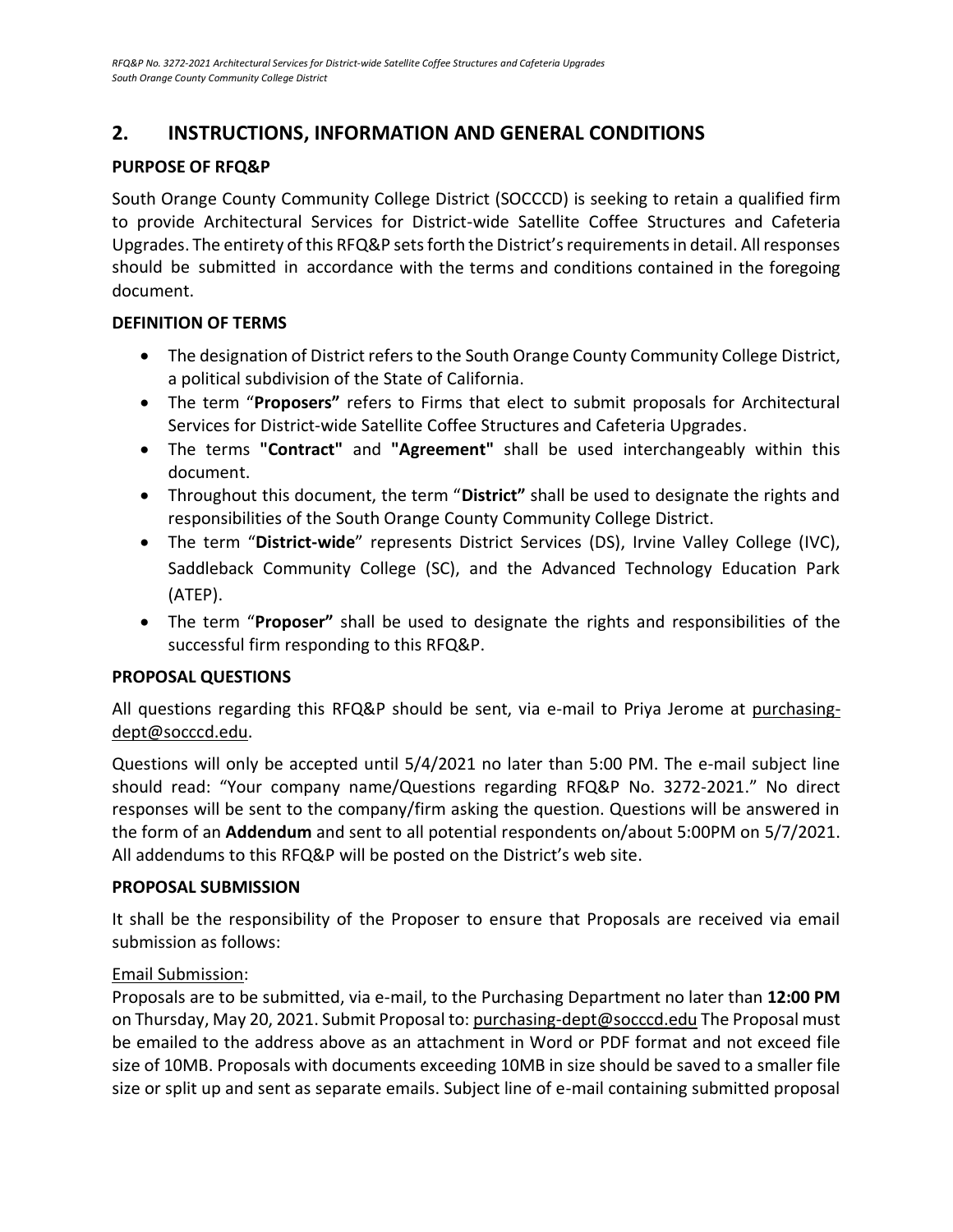should include and read "name of your company/submittal for RFQ&P No. 3272-2021 ("Email 1 of XX" if more than one)."

Proposals submitted in response are to be labeled Form A, B, C etc. and be in the following order:

- 1. **Letter of Interest and Approach** PROPOSAL FORM A
- 2. **Personnel and Staffing Resources** PROPOSAL FORM B
- 3. **Related Experience and Methodology** PROPOSAL FORM C
- 4. **Project Schedule** PROPOSAL FORM D
- 5. **Fee and Rate Proposal** PROPOSAL FORM E
- 6. **General Terms and Conditions** PROPOSAL FORM F
- 7. **References** PROPOSAL FORM G
- 8. **Addenda Acknowledgement** PROPOSAL FORM H
- 9. **Appendices**
	- A. Non-Collusion Declaration
	- B. Equal Opportunity Affirmative Action Statement
	- C. Firm's Certificate Regarding Worker's Compensation
	- D. Sample Agreement
	- E. Submission Checklist

<span id="page-7-0"></span>Oral, telephone, facsimile (fax machine) proposals **will not** be accepted.

# **RIGHT TO REJECT**

This RFQ&P does not constitute a commitment by the District to award a contract. The District reserves the right to waive any irregularities and/or informalities and to reject any or all proposals and/or to cancel the Request for Qualifications & Proposals. The District expressly reserves the right to postpone the proposal opening date for its own convenience. The award shall be made on the proposal(s) that serve(s) the best interest of the District and will not be evaluated solely on a monetary basis; however, proposers are encouraged to submit their best prices in their proposals. Award will be based on proposer's qualification and best fit as deemed by the District. No contract award shall exist until executed and approved by the District's Governing Board.

# <span id="page-7-1"></span>**MODIFICATIONS TO PROPOSALS**

The proposal may be modified after its submission by written notice to the District of withdrawal and resubmission before the date and time specified for receipt of proposals. Modification will not be considered if offered in any other manner. No modifications will be allowed after the RFQ&P due date and time has passed.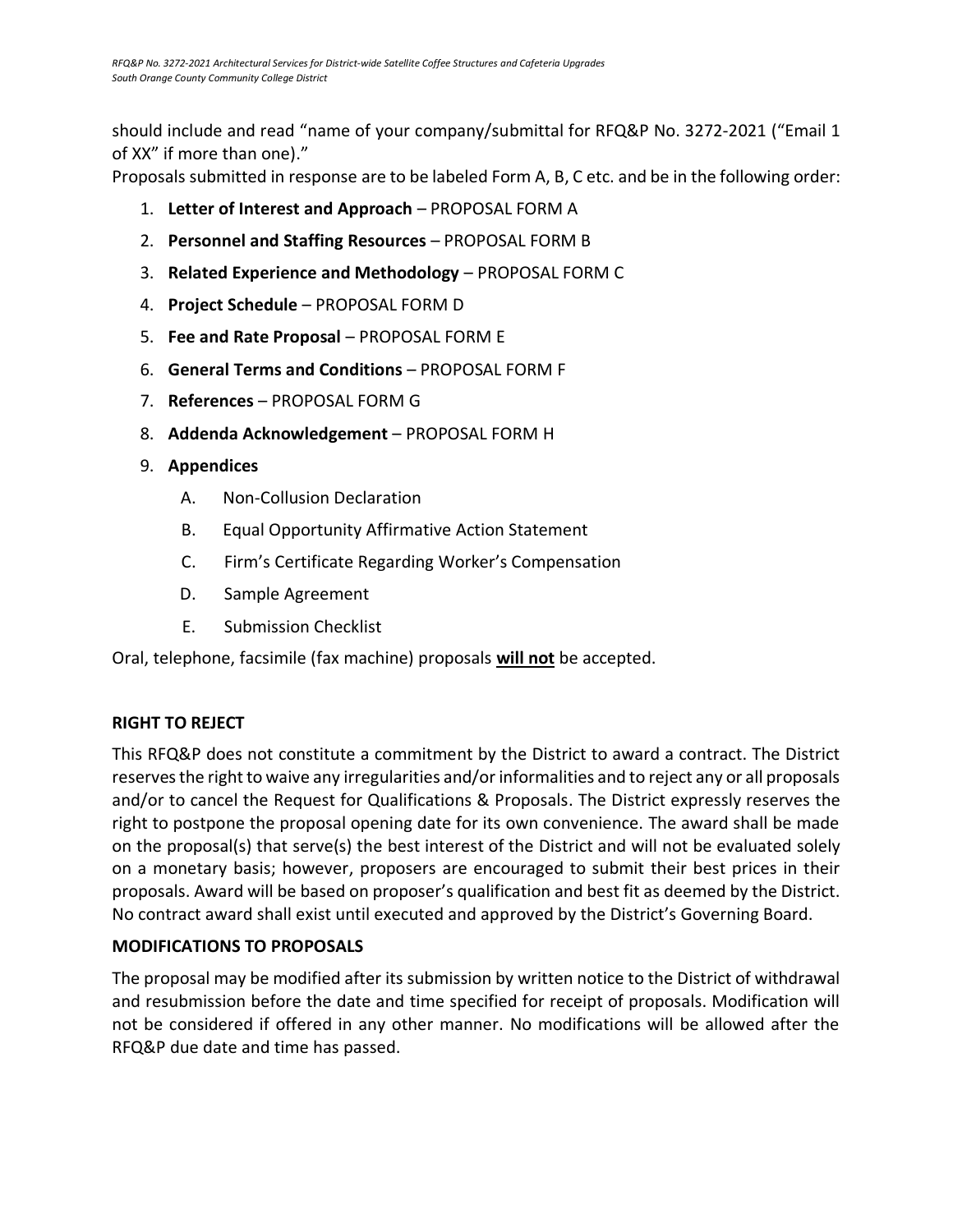## **PUBLIC RECORDS**

All materials submitted in response to the RFQ&P are deemed property of the District upon submission to the District. Responses to the RFQ&P and other materials submitted in connection therewith shall be deemed "public records" except for those marked or noted by a Respondent as "trade secrets" (as that term is defined and used in Civil Code §3426.1), "confidential" or "proprietary". Financial statements are not subject to disclosure under the Public Records Act. The foregoing notwithstanding, the District may reject for non-responsiveness a Response to the RFQ&P which indiscriminately notes that the Response or portions thereof are "Trade Secret", "Confidential", or "Proprietary" and exempt from disclosure as a public record. Notwithstanding the designation of materials submitted in response to the RFQ&P as "public records" such materials shall not be subject to disclosure under the Public Records Act until after the District has issued a recommendation for award of the Architectural Services Agreement. The District is not liable or responsible for the disclosure of RFQ&P Responses, or portions thereof, deemed to be public records, including those records exempt from disclosure if disclosure is required by law, by an order of a court of competent jurisdiction, or which occurs through inadvertence, mistake or negligence on the part of the District or its agents or representatives. If the District is required to defend or otherwise respond to any action or proceeding wherein request is made for the disclosure of the contents of any portion of an RFQ&P Response deemed exempt from disclosure hereunder, by submitting an RFQ&P Response, each Respondent agrees to defend, indemnify and hold harmless the District in any action or proceeding from and against any liability, including without limitation attorneys' fees arising therefrom. The party submitting materials sought by any other party shall be solely responsible for the cost and defense in any action or proceeding seeking to compel disclosure of such materials; the District's sole involvement in any such action shall be that of a disinterested stakeholder, retaining the requested materials until otherwise ordered by a court of competent jurisdiction.

# <span id="page-8-0"></span>**ORDINANCES, LAWS AND REGULATIONS**

The Proposer shall comply with all ordinances, laws, and regulations pertaining to the operation contemplated hereby, including, but not limited to, the California Workers' Compensation Act, the Federal Equal Employment Opportunities Act, and the Americans with Disabilities Act. The Proposer shall apply for, obtain, and maintain in force all permits and licenses required by the various agencies of Federal, State, and local government having jurisdiction over the Proposer operations. All operations and materials shall be in accordance with all applicable Federal, State, County and City laws, statutes and requirements.

#### <span id="page-8-1"></span>**WITHDRAWAL OF PROPOSALS**

<span id="page-8-2"></span>Any Proposer may withdraw their proposal by written request via e-mail to purchasingdept@socccd.edu at any time **prior** to the deadline set for receipt of proposals. The subject line of the e-mail should include and read: "Your Company Name/Withdrawal of RFQ&P No. 3272- 2021." No proposal may be withdrawn or modified after that deadline. Withdrawn proposals may be resubmitted up to the time designated for the receipt of proposals provided that they are then fully in conformance with the general terms and conditions of the RFQ&P.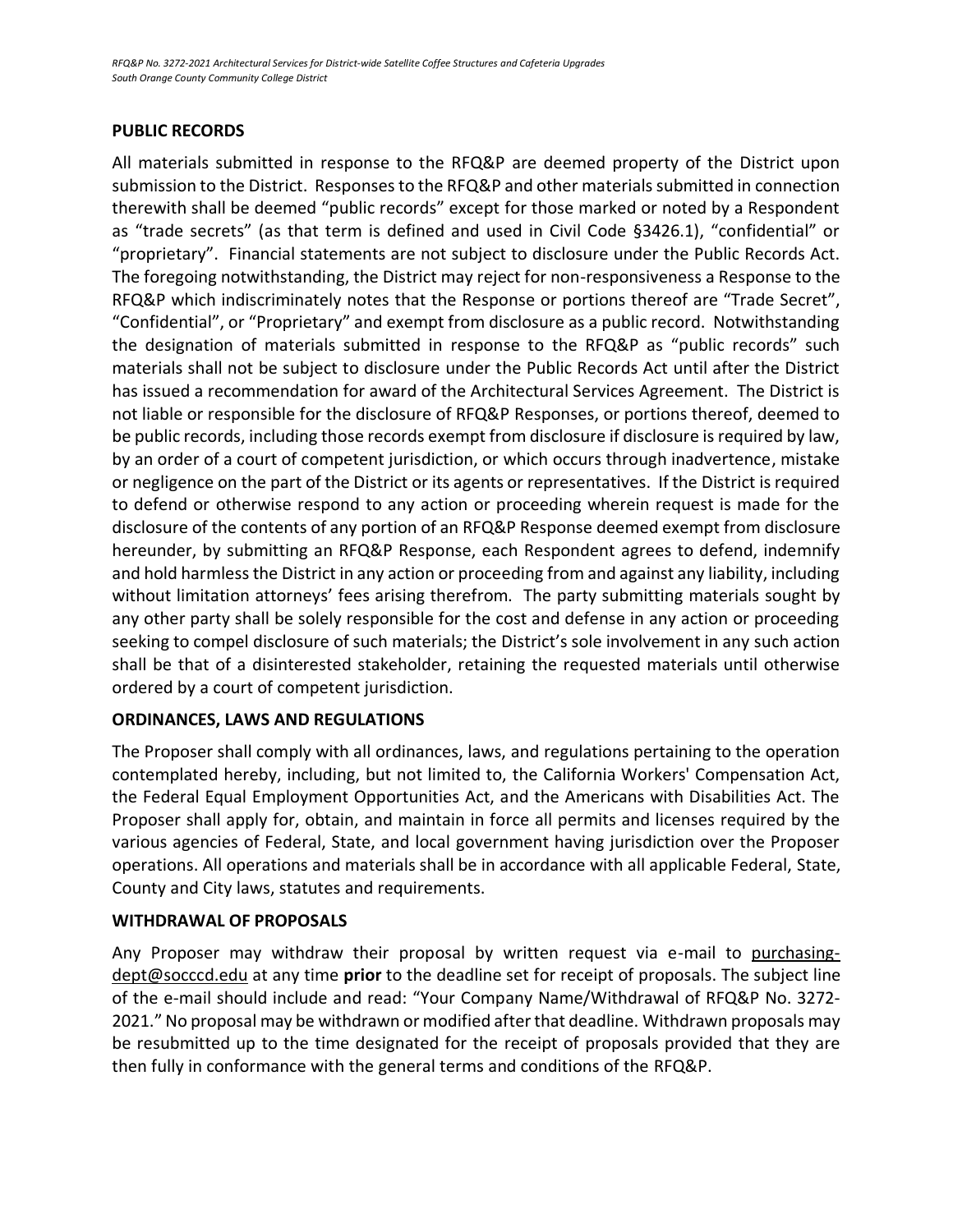## **IRREVOCABLE OFFER**

Proposals shall be considered irrevocable offers for a period of one hundred and eighty (180) days from the date of receipt and may not be withdrawn during this period without consent of the District.

## <span id="page-9-0"></span>**COST OF PREPARING PROPOSALS**

Any and all costs associated with the preparation of responses to this RFQ&P, including site visits, oral presentations and any other costs shall be entirely the responsibility of the Proposer and shall not be reimbursable in any manner by the District.

## **COMPLETION OF PROPOSALS**

Proposals shall be completed in all respects as required by the instructions herein. A proposal may be rejected if it is conditional or incomplete, or if it contains alterations of form or other irregularities of any kind. A proposal will be rejected if, in the opinion of the District, the information contained therein was intended to erroneously and fallaciously mislead the District in the evaluation of the proposal. Proposers are required to follow and adhere to the format as prescribed in this RFQ&P.

## **EXAMINATION OF CONTRACT DOCUMENTS**

Proposers shall thoroughly examine the contents of this RFQ&P. The failure or omission of any Proposer to receive or examine any contract document, form, instrument, addendum, or other document shall in no way relieve the firm from obligations with respect to this RFQ&P or to the contract to be awarded. The submission of a proposal shall be taken as prima facie evidence of compliance with this section.

If any ambiguity, conflict, discrepancy, omission or other errors in the RFQ&P is discovered, then the Proposer shall notify the District of the error in writing and request modification or clarification of the document through the timelines and process identified in the Proposal Questions / Requests for Information (RFI) section of this RFQ&P. All requests for clarifications shall be sent to the attention of the Executive Director of Procurement, Central Services and Risk Management by email a[t purchasing-dept@socccd.edu.](mailto:purchasing-dept@socccd.edu)

# **ERROR IN PROPOSAL**

Proposer shall be bound by the terms and conditions of the proposal. However, if material errors are found in a proposal, the District may notify the Proposer that the submitted proposal requires correction of the errors. The District reserves the right to request additional information and/or clarification to allow corrections of errors or omissions.

# **RESPONDENTS CONTINUING OBLIGATION**

Each Respondent is under a continuing obligation, commencing upon submission of its RFQ/P Response, to immediately notify the District, in writing, if it learns that any of the following have occurred: (i) any statement made in any portion of its RFQ/P Response was false, misleading or omits material facts rendering any statement in its RFQ/P Response to be false or misleading; (ii) circumstances have occurred since the Respondent submitted its RFQ/P Response that, if they had occurred prior to the date that the Respondent submitted its RFQ/P Response, would have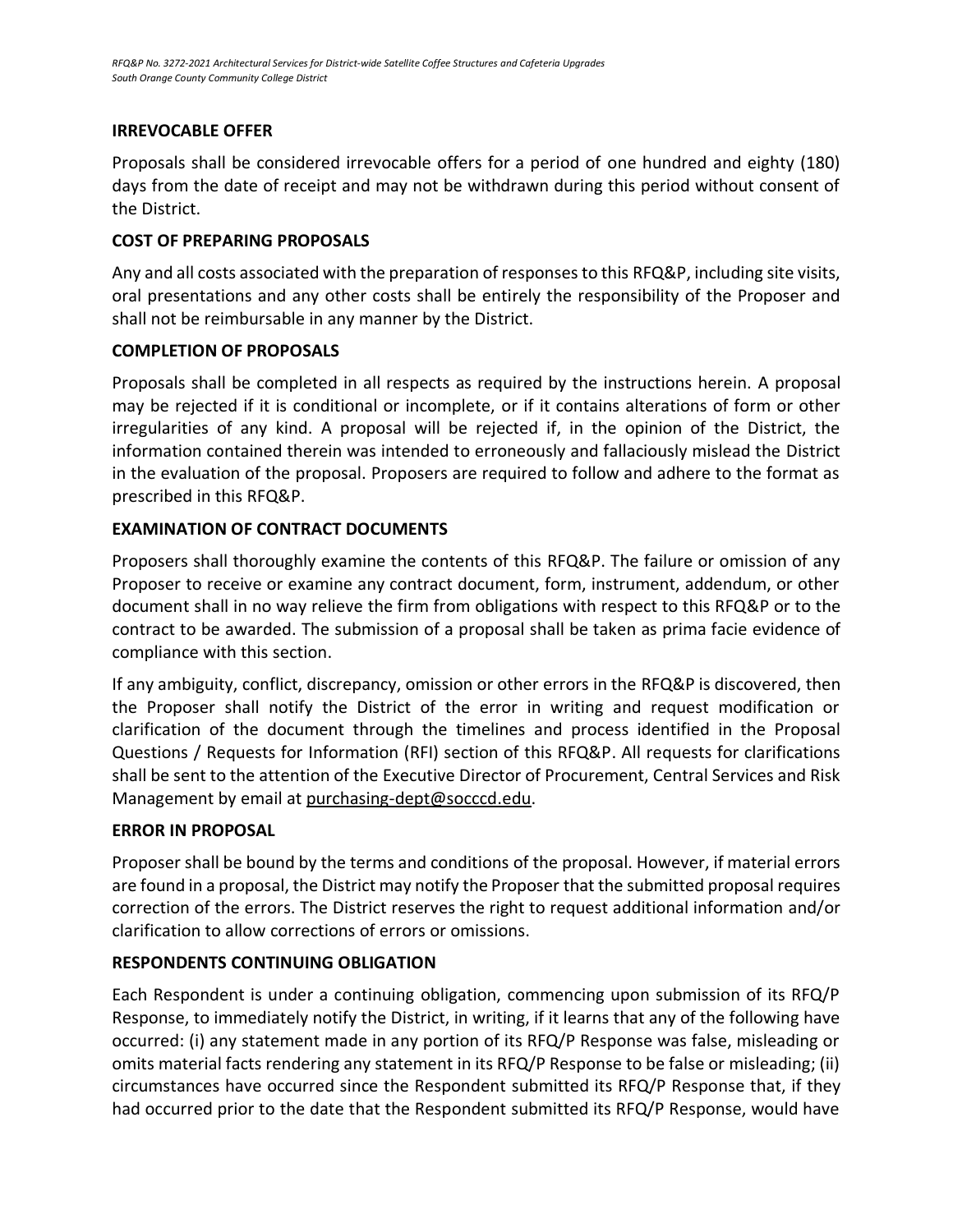required the disclosure of such circumstances; or (iii) the Respondent has undergone a change in ownership in which ownership of fifty percent (50%) of more of its stock, ownership equity or assets has changed.

# **NO DISTRICT WARRANTY**

Respondents are solely responsible for confirmation of the suitability of any information provided by the District relating to the Project or this RFQ&P, including, estimates of costs, statements of needs or requirements, projections, and budgets. The District does not warrant the accuracy, sufficiency or completeness of such information.

# <span id="page-10-0"></span>**INTERVIEWS**

The District intends to interview firms and has scheduled interviews on June 1, 2021 to be conducted via a Zoom conference call. Oral presentations will be evaluated and may be subjected to the selection criteria. The District requires the mandatory presence of the designated representatives identified in the proposals as being the ones who will be assigned to the District be present and prepared to respond to District inquiries. The decision to hold interviews and the scope or any limitations thereof shall be at the discretion of the District.

# <span id="page-10-1"></span>**AWARD WITHOUT DISCUSSION**

The District reserves the right to make an award without further discussion of the proposals received. Therefore, it is critical that all proposals submitted shall be in the most favorable terms possible, both economically and technically.

# <span id="page-10-2"></span>**CONTRACT COMMENCEMENT/TERM**

It is the intent of the District to commence the resulting contract for the project as soon as possible. Performance period for each contract is anticipated to be from July 1, 2021 through project completion. Proposer is responsible to determine necessary number of hours to complete the work. Any services provided beyond the negotiated contract time and that were not caused by the District will be provided at no additional cost to the District. After award, contract is subject to cancellation with 30-days written notice by either party.

# **INDEPENDENT CONTRACTOR STATUS**

It is expressly understood that the firm named in any contract entered into by the District is acting as an "independent contractor" and not as an agent or employee of the District.

# <span id="page-10-3"></span>**DISTRICT MODIFICATIONS TO PROPOSALS**

<span id="page-10-4"></span>Any interpretation, modifications, correction, or change of this RFQ&P will be made by written Addendum and will be issued by the District and shall become part of the RFQ&P. Interpretations, corrections, or changes of this RFQ&P made in any other manner will not be binding, and Proposers shall not rely upon such interpretations, corrections, and changes. All Addenda issued to this RFQ&P will be posted to the District web site at [www.socccd.edu](http://www.socccd.edu/) on the bids link. Addenda will also be e-mailed to all that are known to have received a copy of the RFQ&P. **Since failure to acknowledge any Addendum(s) may be cause for rejection, Proposers must return the addendum-completed acknowledgment(s) prior to or with the proposal. See Proposal Form H.**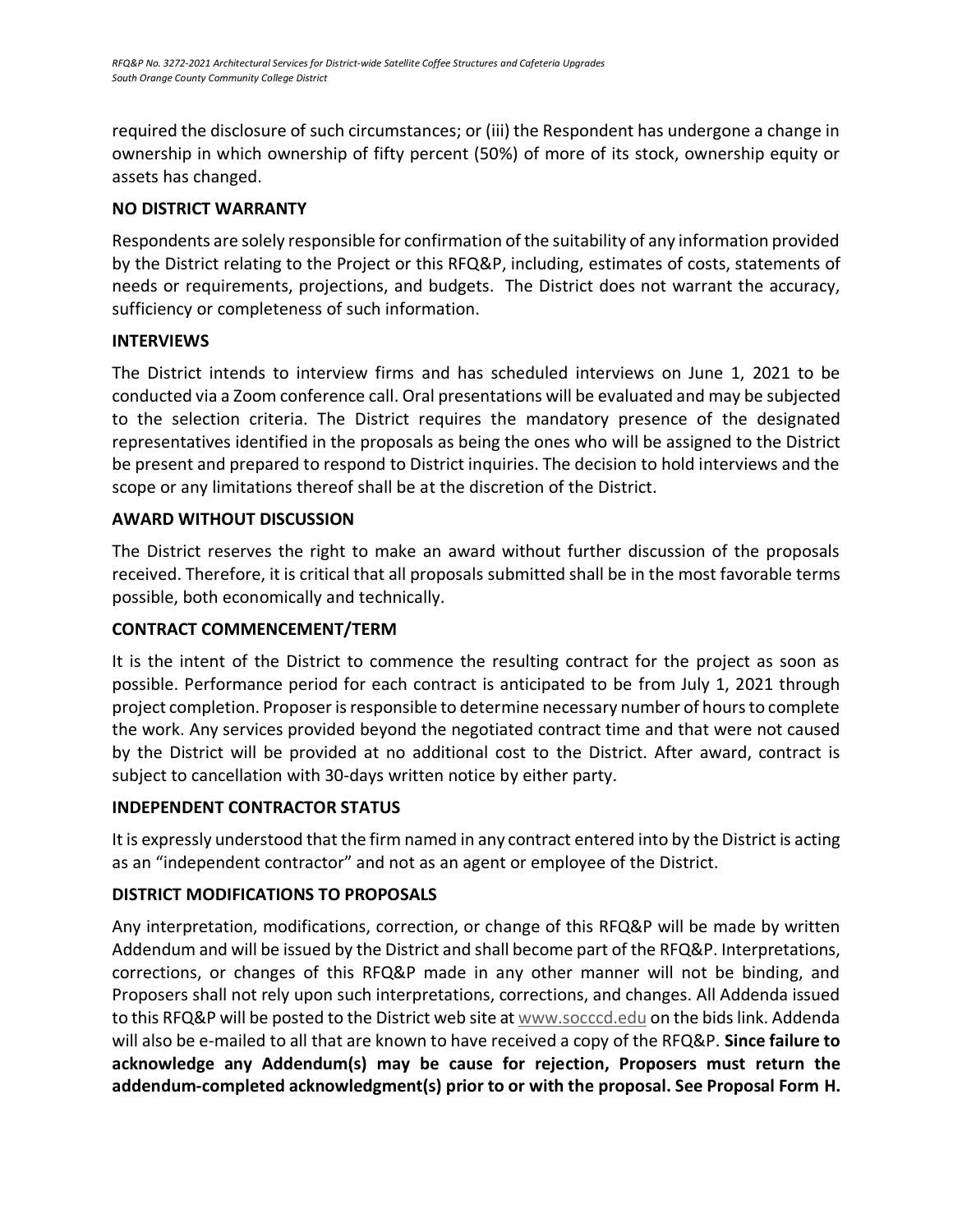# **NEGOTIATION**

<span id="page-11-0"></span>District reserves the right to negotiate the final pricing and all other terms and conditions before award of contract.

# **AWARD OF CONTRACT**

It is anticipated that a contract will be awarded by the Board of Trustees at a regularly scheduled meeting on June 28, 2021. The award will be made to the responsive and responsible firm judged to offer the most advantages and deemed the best fit for the District. At the time of the formal award, the apparent successful firm shall have agreed to contract terms representing the understandings between the parties as to terms and conditions which will govern the relationship of District and Proposer and the obligation of each party for performance of the Agreement.

## <span id="page-11-1"></span>**FINAL CONTRACT**

The following documents are considered part of the final Agreement, in order of precedence:

- A. The final Agreement between the District and the Proposer;
- B. This RFQ&P as originally released, with Appendices and any addenda released prior to proposal opening.
- C. The Proposer's proposal in total, including all addenda and attachments;

All of the above documents are intended to cooperate and be complementary; provided further, however, that in the event of a conflict between the final Agreement and the provisions set forth in the above referenced documents and/or any other attachments or exhibits thereto (referred to as "referenced documents" for the purposes of this section), the Agreement shall control, unless the provisions set forth in any of the above "referenced documents" to this Agreement provide the District with greater benefits or more expansive services in which case such provisions set forth in any "referenced documents" shall compliment the terms of the Agreement. The intention of the documents is to include all labor, materials, equipment and transportation necessary for the proper delivery of all services called for in any contract which may arise as a result of this RFQ&P.

# **NON-COLLUSION DECLARATION**

Declarations are required to be completed by the Proposer declaring that the proposal is in all respects fair and without collusion or fraud. Please see Appendix A.

# <span id="page-11-2"></span>**EQUAL OPPORTUNITY AFFIRMATIVE ACTION STATEMENT**

Proposer must accept and sign the Equal Opportunity and Affirmative Action Statement set forth in Appendix B.

# <span id="page-11-3"></span>**PROHIBITED INTEREST**

No official of the District who is authorized in such capacity and on behalf of the District to take part in negotiations or to make, accept or approve this contract, shall have direct or indirect financial interest in the award or any part thereof. Proposer shall receive no compensation hereunder should bidder aid, abet or knowingly participate in violation of this article or breach or violation of this article, the District shall have the right to terminate the contract either in part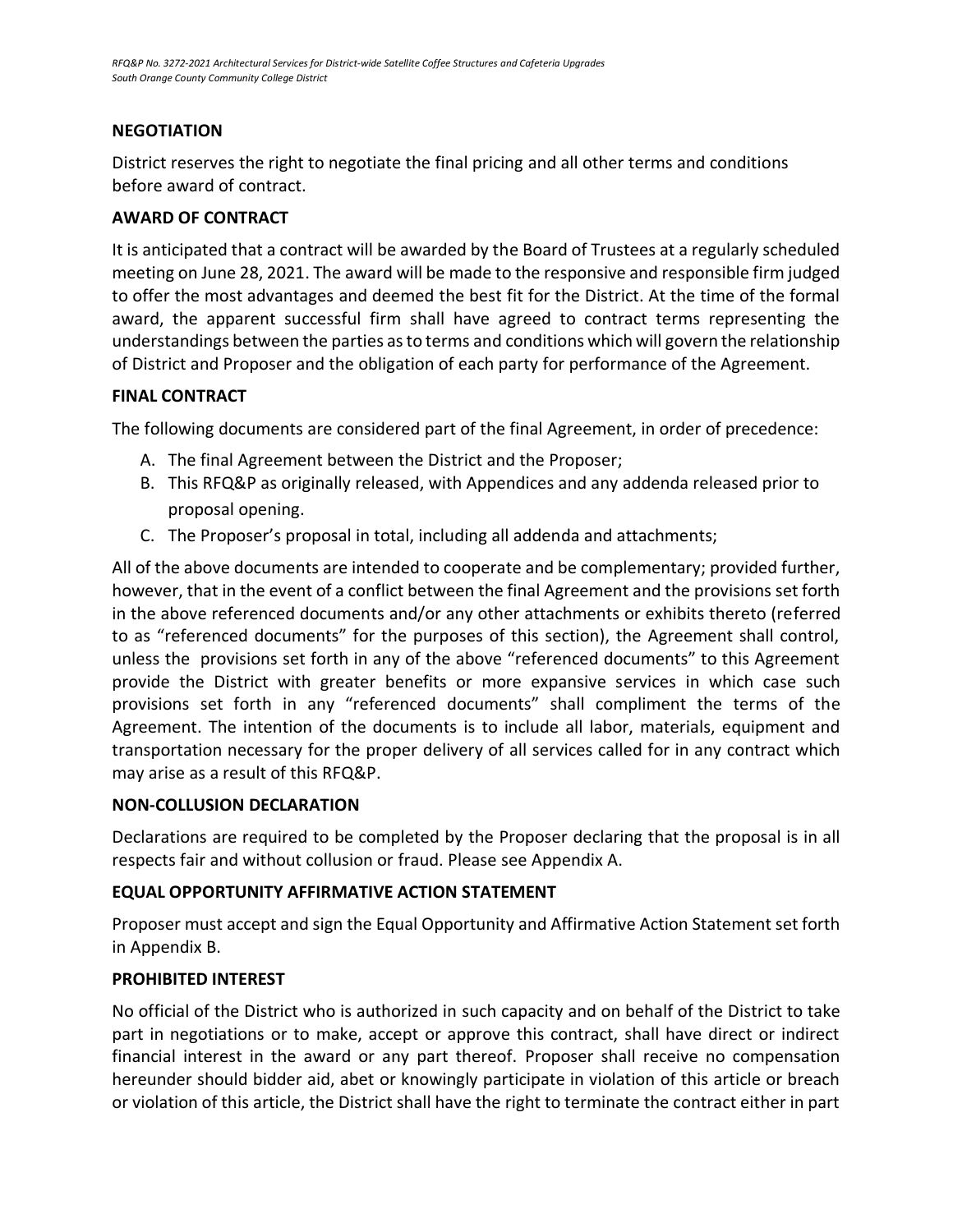or in whole and any loss or damage sustained by the District in procuring the services on the open market which the Proposer agreed to perform, shall be borne and paid for by the Proposer.

# <span id="page-12-0"></span>**QUALITY OF WORK**

The Proposer shall be responsible for the performance of all work as specified herein and shall guarantee that work will meet or exceed the specifications as set forth herein. If it is determined by the District that such services and/or materials do not meet requirements of the District, the Proposer shall be required to correct the same at their own expense.

# <span id="page-12-1"></span>**QUALITY OF PERSONNEL ASSIGNED TO THE WORK**

<span id="page-12-2"></span>The Proposer shall not employ on this account any unfit person or anyone not skilled in the work assigned to her/him and shall devote only its best qualified personnel to work under this contract. Should the District deem anyone employed under any contract which may arise as a result of this RFQ&P to be incompetent or unfit to perform their duties and so inform the Proposer, the Proposer shall immediately remove such person from this work and such individual shall not again, without prior written permission of the District, be assigned to work under this contract.

# **PROPOSER CONDUCT**

<span id="page-12-3"></span>During the RFQ&P window (from release of this RFQ&P to final award), proposer is not permitted to contact any District employees, members of the evaluation committee, members of the Board of Trustees or any consultant or professional retained by the District for the purpose of providing the District advice or professional services relating to the Project or the RFQ&P unless at the request of the District's designated contact person (Priya Jerome, Executive Director of Procurement, Central Services & Risk Management) or to fulfill pre-existing contractual obligations. No gratuities of any kind will be accepted, including meals, gifts, or trips. Violation of these conditions may constitute immediate disqualification.

# **ACCESSIBILITY OF INFORMATION TECHNOLOGY**

Proposer hereby warrants that the Work to be provided under this Agreement complies with the accessibility requirements of Section 508 of the Rehabilitation Act of 1973, as amended (29 U.S.C §794d), and its implementing regulations set forth at Title 36, Code of Federal Regulations, Part 1194. Products covered under this provision include, without limitation, the following: Software applications; operating systems; web-based intranet and internet information and applications; telecommunications products; video or multimedia products; self-contained closed products such as copiers; source codes and desktop and portable computers. Proposer agrees to respond promptly and resolve any complaints regarding accessibility of its products or services that are brought to its attention. Proposer further agrees to indemnify and hold harmless the District from and against any claim arising out of Proposer's failure to comply with these requirements. Proposer acknowledges that failure to comply with these requirements shall constitute a breach and be grounds for termination of this agreement or cancellation of the order.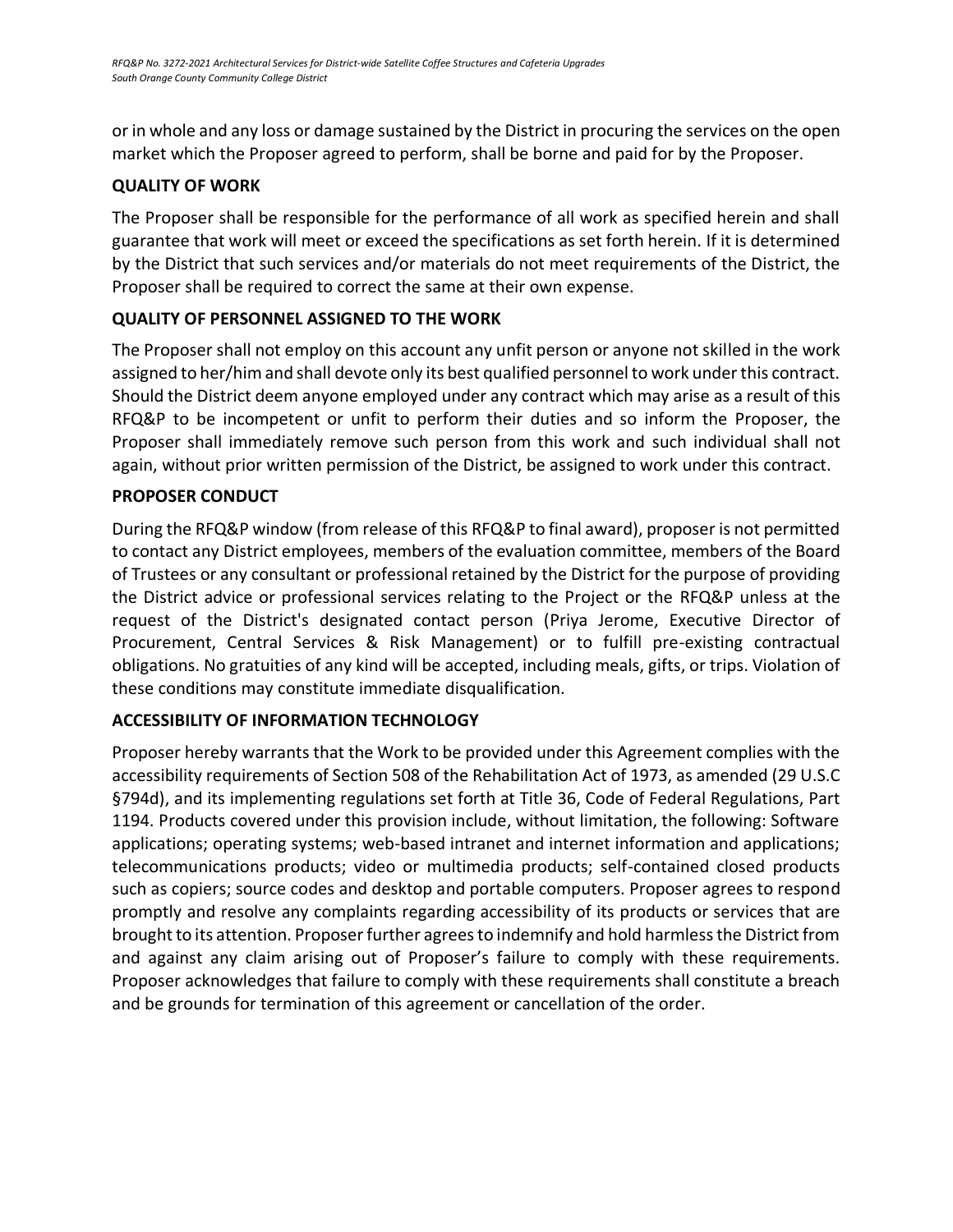# **3. EVALUATION OF PROPOSALS**

The proposals shall be primarily evaluated based upon qualifications of the firm and personnel, innovativeness, demonstrated knowledge, and estimated fees. Experience with higher education and California community college clients is desirable, but not absolutely required.

# **Selection Process**

All proposals will be examined for merit and ranked by a screening committee according to quality and responsiveness. The top proposals will be placed on a short list of finalists and may be called for interviews. The interview process may include members from the District's leadership in addition to select members of the screening committee.

Team members giving the presentation shall consist of those who will actually direct, execute, and complete the project. The firm or firms selected as first choice will be notified and asked to negotiate final terms of the contract. Contracts will be forwarded to the Board of Trustees for approval and authorization to proceed.

# **Content and Order of RFQ&P Response**

Firm's proposal should be concise and contain the proposal form and sections as identified below. RFQ&P responses submitted in formats other than those prescribed in this RFQ&P document may be rejected at the sole discretion of the District. All sections identified below must be included for the RFQ&P response to be considered complete and must be divided into tabbed sections.

| <b>Proposal Form</b> | <b>Section Title</b>               | <b>Points</b> |
|----------------------|------------------------------------|---------------|
| A                    | Letter of Interest and Approach    | 10            |
| B                    | Personnel and Staffing Resources   | 20            |
| C                    | Related Experience and Methodology | 30            |
| D                    | Project Schedule                   | 10            |
| F                    | Fee and Rate Proposal              | 30            |
|                      | <b>Total</b>                       | 100           |
|                      |                                    | <b>Points</b> |
| <b>Interviews</b>    |                                    | 100           |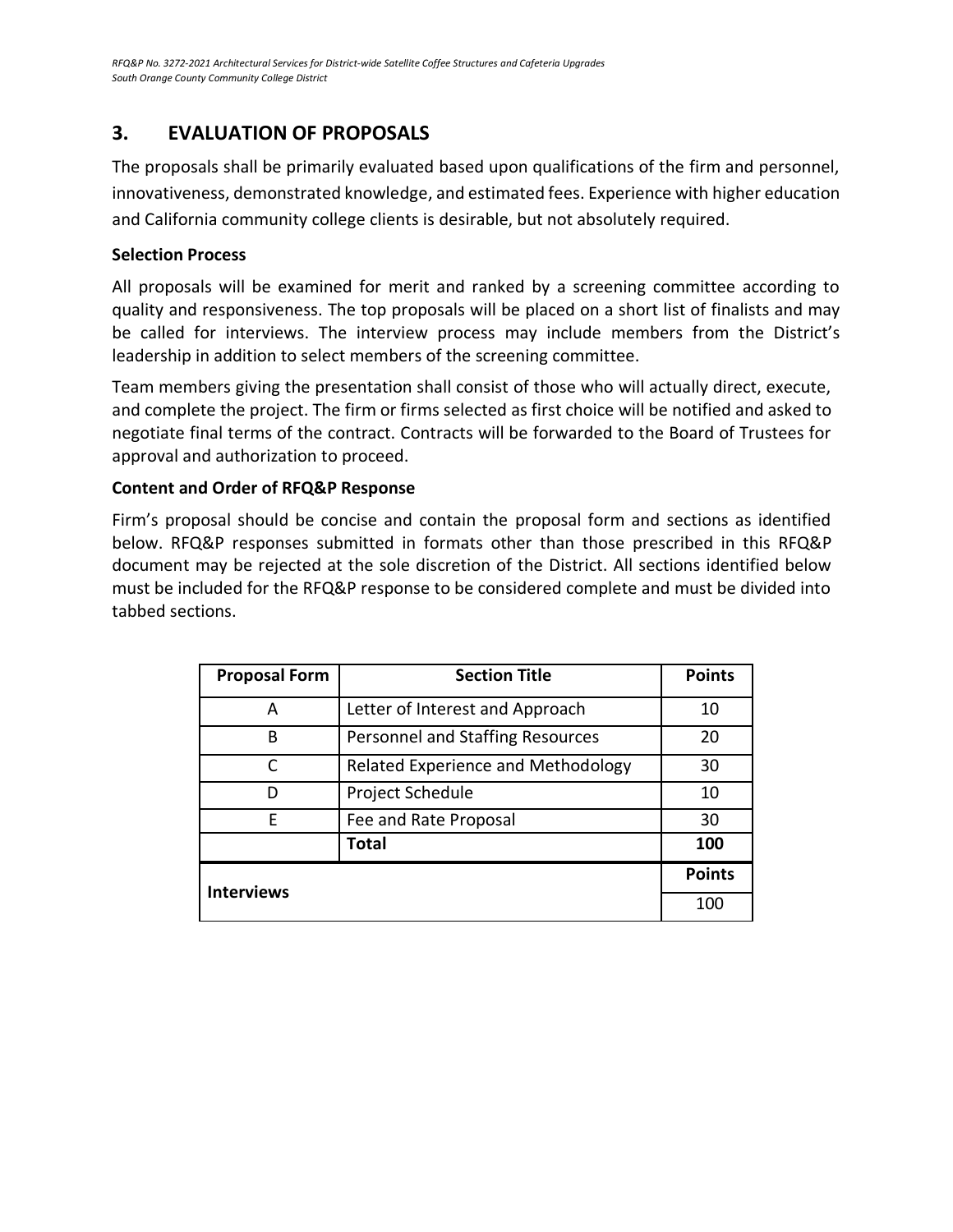# <span id="page-14-0"></span>**4. SCOPE OF SERVICES**

The District is seeking to retain a qualified architectural services firm that has previous experience with design and construction of food service facilities in higher education (California Community Colleges preferred). The awarded architectural services firm will provide specialized services for the feasibility assessment, programming, design and construction of satellite coffee structures at IVC, SC and ATEP.

The architectural services for both Phase 1 and 2 are further outlined in the Sample Architectural Services Agreement (Appendix D). The exact scope of services required by the District will be set forth in the Agreement between the District and the assigned Firm.

The comprehensive scope of services shall include but not be limited to the following:

## **PHASE 1: FEASIBILITY ASSESSMENT:**

## **SCOPE A: DISTRICT-WIDE SATELLITE COFFEE STRUCTURES:**

- 1. Conduct an assessment to identify the feasibility of satellite structures to support "grab and go" beverage and food services operation at IVC, SC and ATEP utilizing interviews, surveys, comparisons to other campuses, and other popularly trending information gathering methods.
- 2. Provide information on current laws and regulations pertaining to permitting requirements with Division of the State Architect (DSA), the Orange County Health Department (OCHD), including any and all applicable regulatory agencies related to food permitting and food sales/processing.
- 3. Develop options for possible locations at IVC, SC and ATEP, taking into consideration existing utilities/infrastructure, their existing capacities, projected project costs and future relationship to campus development based on the SOCCCD 2020-2040 Facilities Master Plan:

[www.socccd.edu/about/documents/FinalSOCCCD2020FacilitiesMasterPlan\\_FMP.pdf](http://www.socccd.edu/about/documents/FinalSOCCCD2020FacilitiesMasterPlan_FMP.pdf)

- 4. Based on location, present optimal options and anticipated hard and soft costs for possible structure types (i.e. modified/refurbished cargo containers, pre-fabricated structures, mobile carts, and/or new construction/building, or any other feasible alternatives).
- 5. The assessment shall include an analysis of the specific infrastructure, ADA compliance, and physical space requirements related to the preparation and sale of various types of "grab and go" food (prepackaged, reheated, etc.) and beverages (freshly brewed and bottled) served at such facilities.
- 6. Present the feasibility assessment including a detailed analysis of the options developed above to the campus planning groups as required.
- 7. Upon completion of assessment, the District may or may not issue a notice to proceed for design services for Phase 2 Scope A.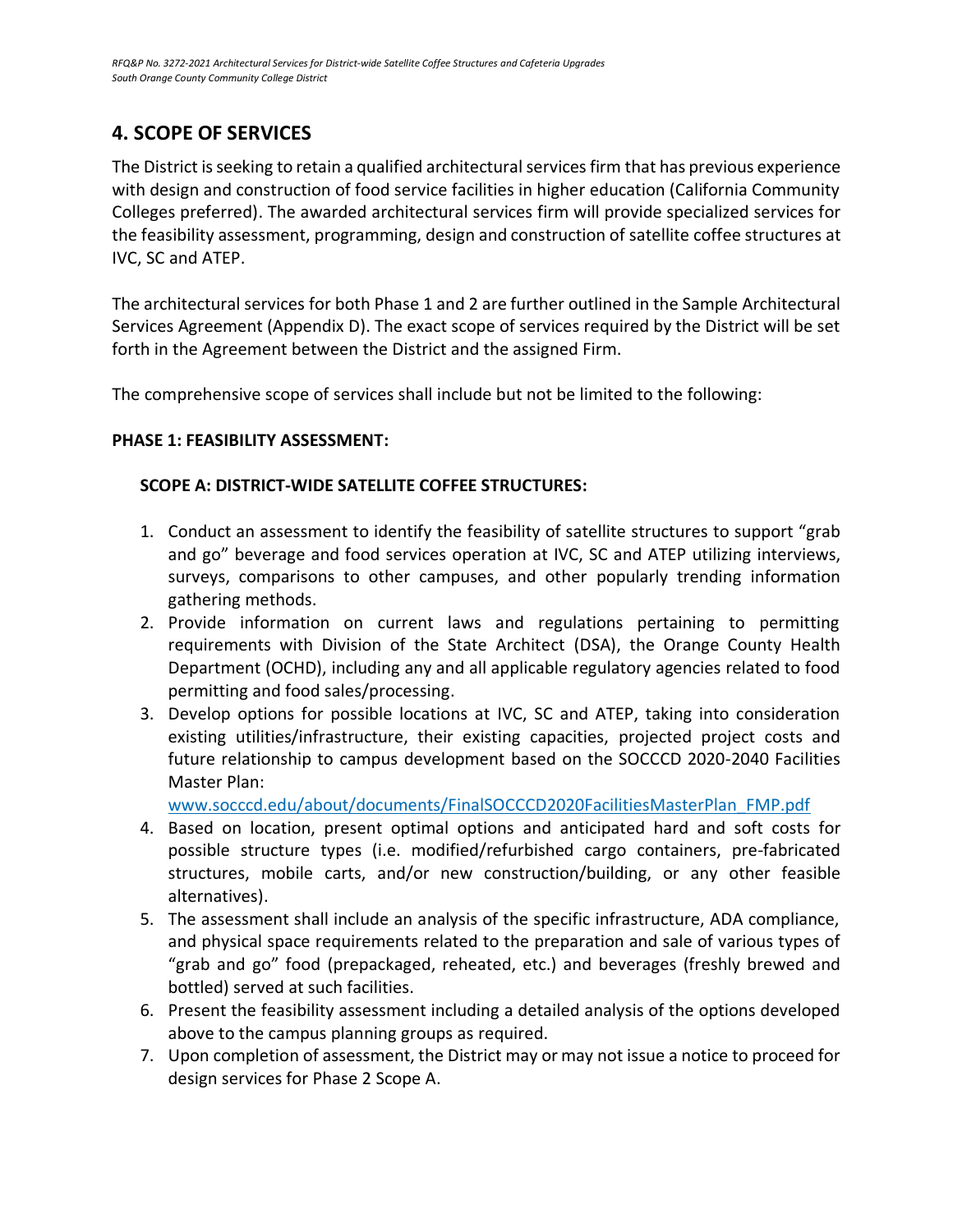## **SCOPE B: IVC AND SC CAFETERIA UPGRADES**:

- 1. Modernization of existing cafeterias at IVC and SC
	- a. Recommend space remodeling/modernization (structural, MEP and/or cosmetic) where necessary, inclusive of any applicable code requirements including but not limited to accessibility and/or fire protection.
	- b. Assess condition of existing cafeteria kitchen equipment and recommend all necessary upgrades.
	- c. For each of the colleges, provide a separate detailed budgetary cost breakdown that include but not be limited to: equipment cost, labor cost, remodeling/modernization cost and any other associated fees/costs.
- 2. Present the cafeteria modernization/upgrade plan for approval to the campus planning groups as required.
- 3. Upon completion of assessment, the District may or may not issue a notice to proceed for design services for Phase 2 Scope B.

## **PHASE 2: DESIGN AND CONSTRUCTION**

## **SCOPE A: DISTRICT-WIDE SATELLITE COFFEE STRUCTURES:**

- 1. Upon completion of Phase 1 Scope A assessment and contingent to the District's decisions, the awarded firm shall only proceed upon the District's issuance of a notice to proceed with the final scope of work for comprehensive design services.
- 2. Pursuant to the District's notice to proceed, the awarded firm shall deliver comprehensive design services for each of the selected satellite structures.
- 3. Design will include all disciplines of work necessary to permit and execute construction.
- 4. Design shall be submitted to Division of the State Architect (DSA) for approval.
- 5. Construction cost estimates shall be provided at 50% design and prior to submission to DSA to confirm design is within the established budgets set in Phase 1 Scope A.
- 6. Bid proposal services shall include assistance with preparation of Bid Documents, review and response for and/or equal substitution requests related to kitchen equipment and/or other materials specific to design or District standard, issuance of bid phase Addenda, bid review, including coordination of any District purchases of owner-furnished contractorinstalled or owner-furnished owner-installed equipment.
- 7. Construction administration services during construction through DSA Certification including coordination in obtaining OCHD approval and all other applicable permits.

# **SCOPE B: IVC AND SC CAFETERIA UPGRADES**:

1. Upon completion of Phase 1 Scope B assessment and contingent to the District's decisions, the awarded firm shall only proceed upon the District's issuance of a notice to proceed with the final scope of work for comprehensive design services.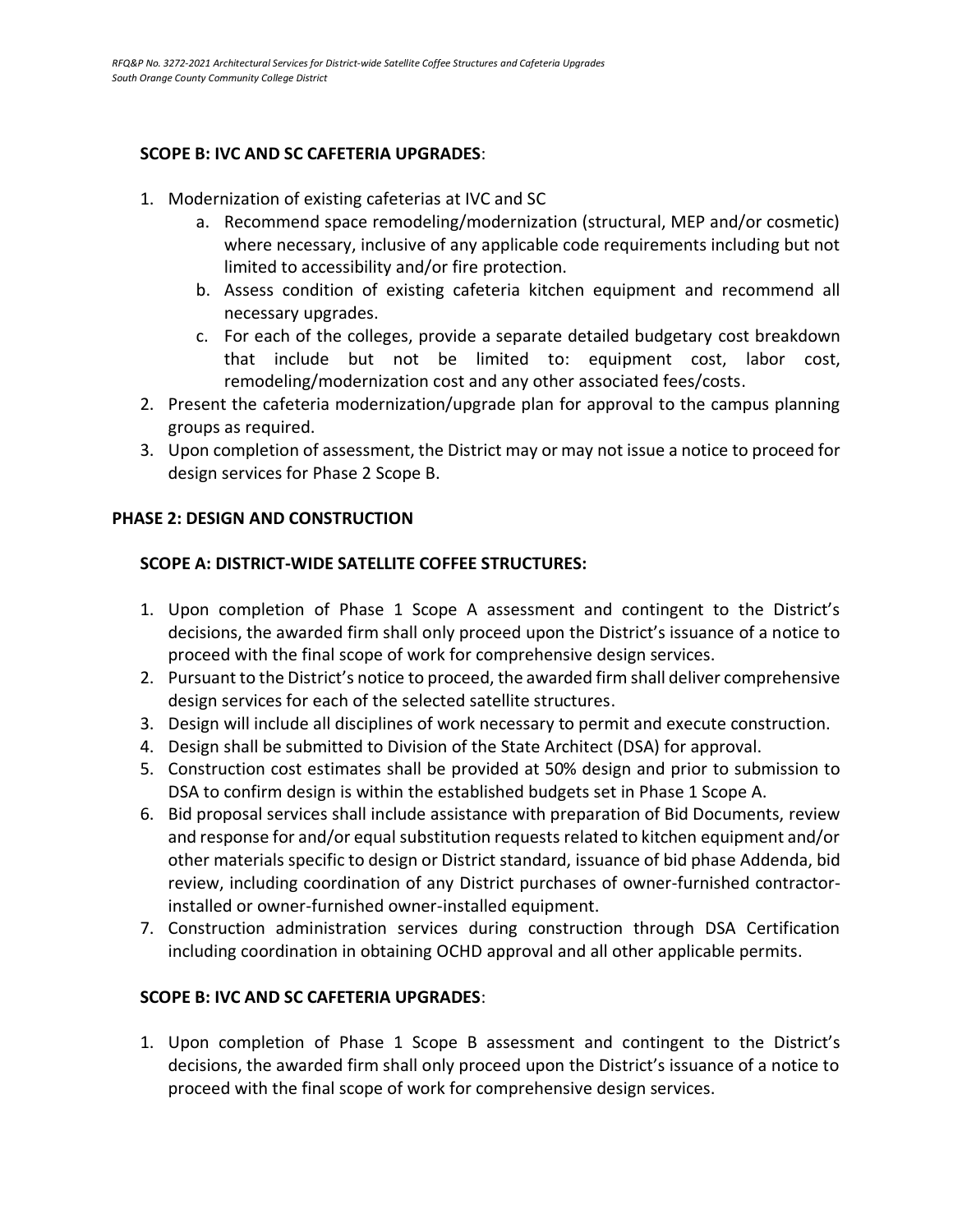- 2. Pursuant to the District's notice to proceed, the awarded firm shall deliver comprehensive design services for each of the cafeteria upgrades.
- 3. Design will include all disciplines of work necessary to permit and execute construction if needed and as applicable.
- 4. Design shall be submitted to Division of the State Architect (DSA) for approval if necessary.
- 5. Construction cost estimates shall be provided at 50% design and prior to submission to DSA (if necessary) to confirm design is within the established budgets set in Phase 1 Scope B.
- 6. Bid proposal services shall include assistance with preparation of Bid Documents, review and response for and/or equal substitution requests related to kitchen equipment and/or other materials specific to design or District standard, issuance of bid phase Addenda, bid review, including coordination of any District purchases of owner-furnished contractorinstalled or owner-furnished owner-installed equipment.
- 7. Construction administration services during construction through project closeout/DSA Certification including coordination in obtaining OCHD approval and all other applicable permits.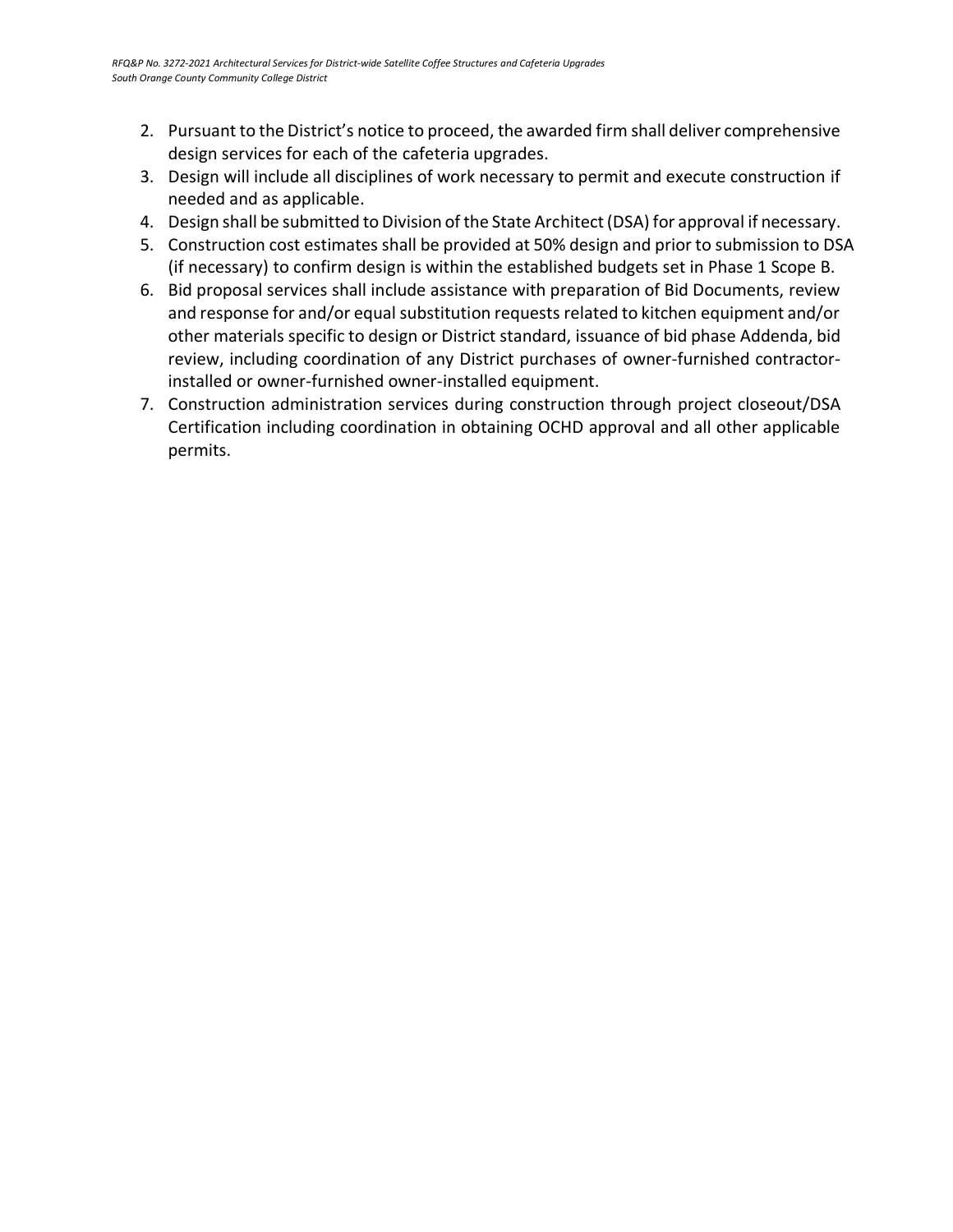# **PROPOSAL FORM A LETTER OF INTEREST AND APPROACH (1 Page Limit for Letter of Interest (1 Page Limit for Cover Letter (No Page Limit for Proposer Firm Information)**

# <span id="page-17-0"></span>**Letter of Interest and Approach**

The RFQ&P response should be introduced with a Letter of Interest that presents a statement of interest, firm's approach, and philosophy for implementing these services, and a brief description of the consultant/firm including qualifications for providing the requested services.

1. Provide a qualification statement to describe why the firm would be uniquely qualified to provide architectural services as it relates to this specific project.

# **Cover Letter to District in addition to the Proposer's narrative must include all of the information noted below in a letter format.**

The individual who is authorized to bind Consultancy Services for the Development of a District and Colleges' Architectural Services for District-wide Satellite Coffee Structures and Cafeteria Upgrades Proposal (hence, "Proposer") contractually must sign the cover letter, must indicate the signatory is so authorized, and must indicate the title or position of the signatory. **An unsigned cover letter shall cause the proposal to be rejected.** The cover letter must contain a statement from the Proposer that acknowledges that all documents submitted pursuant to this request for proposal process will become a matter of public record. The letter must contain the following:

- The Proposer's name, address, e-mail, telephone, and facsimile number.
- The Proposer's Federal Employer Identification Number and Corporate Identification Number, if applicable.
- The name, title or position, and telephone number of the individual signing the cover letter and statement signatory is authorized to bind the firm.
- The name, title or position, and telephone number of the primary contact and/or account administrator, if different from the individual signing the cover letter.
- Provide all the named people who will actually perform the work when the Program begins.
- A statement to the effect that the proposal is a firm and irrevocable offer, good for one hundred and eighty (180) days. **Please complete Proposal Form A through H and Appendices A through E as part of your RFQ&P response.**
- A statement expressing the Proposer's willingness to perform the services as described in this RFQ&P.
- A statement indicating that all forms, certificates and compliance requirements included in this RFQ&P are completed and duly submitted in the proposal response.
- A statement that there is no conflict of interest. Use Form E.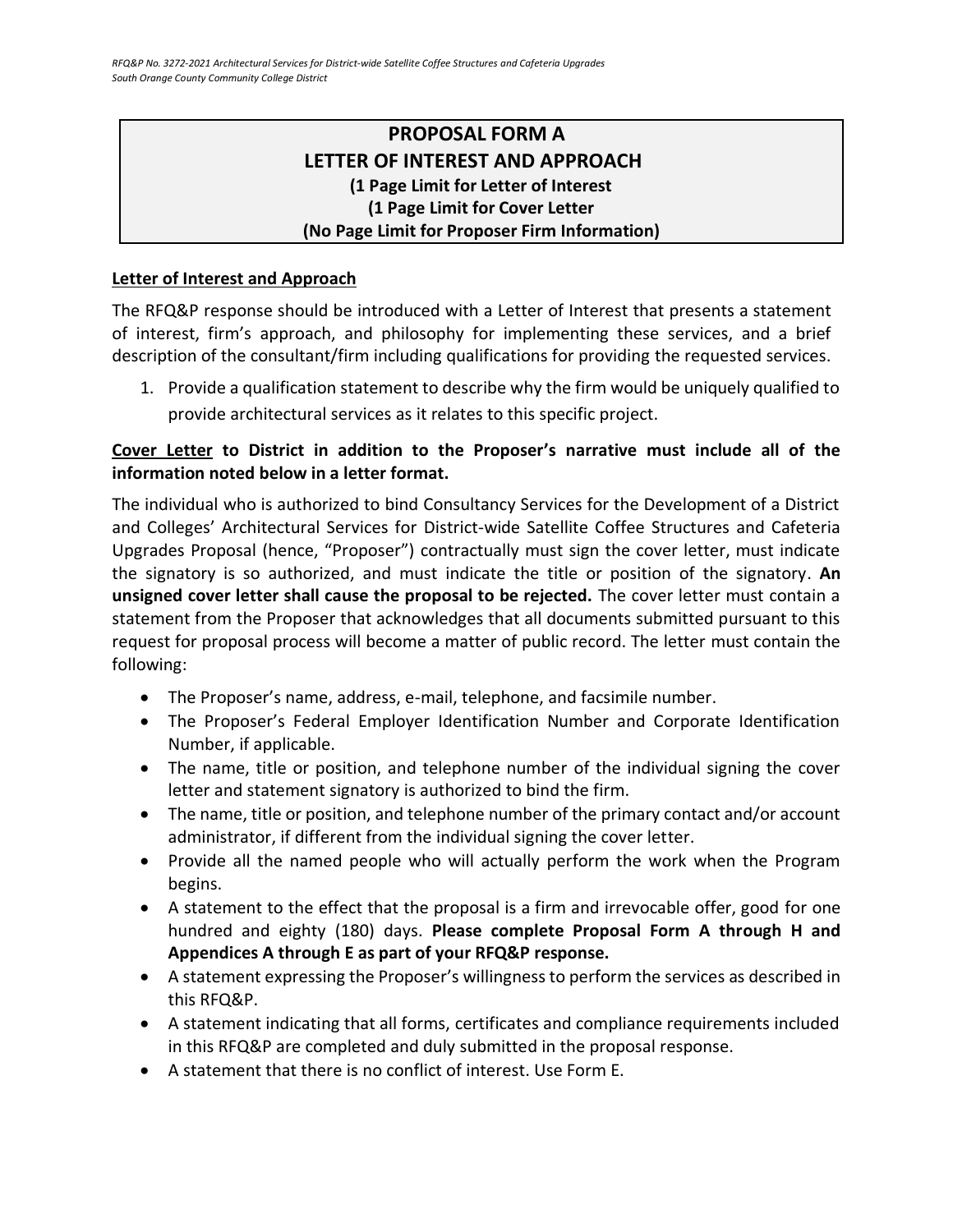- A statement expressing the Proposer's availability of staff and other required resources for performing all services and providing all deliverables within the specified time frames as described in the RFQ&P.
- A statement attesting that the Proposer is not on the federal list of current companies or individuals that have been declared ineligible to receive Federal contracts due to a violation of Executive Order 11246, as amended; Section 503 of the Rehabilitation Act of 1973, as amended 29 U.S.C. Section 793; and/or the Vietnam Era Veterans' Readjustment Assistance Act of 1974, as amended, 38 U.S.C. Section 4212.
- Please indicate if the firm is a small, minority, women, and/or disabled veteran business enterprise by providing a copy of the current certification.

# **Proposer Firm Information**

• Type of Firm:

|           | Joint Venture: ________ Other (please describe): _______________________________      |
|-----------|---------------------------------------------------------------------------------------|
|           |                                                                                       |
|           | Number of years in business under firm name: ___________________________________      |
| $\bullet$ | Has the firm changed its name within the past 3 years?                                |
|           | YES $\Box$<br>$NO$ $\square$                                                          |
|           |                                                                                       |
| $\bullet$ | Have there been any recent (within the last three years) changes in control/ownership |
|           | of the firm?                                                                          |
|           | YES $\Box$<br>$NO$ $\square$                                                          |
|           |                                                                                       |
|           | ,我们也不会有什么。""我们的人,我们也不会有什么?""我们的人,我们也不会有什么?""我们的人,我们也不会有什么?""我们的人,我们也不会有什么?""我们的人      |
| $\bullet$ | Have officers or principals of the firm ever had their business license suspended or  |
|           | revoked for any reason?                                                               |
|           | YES $\Box$<br>$NO$ $\square$                                                          |
|           | If yes, please explain.                                                               |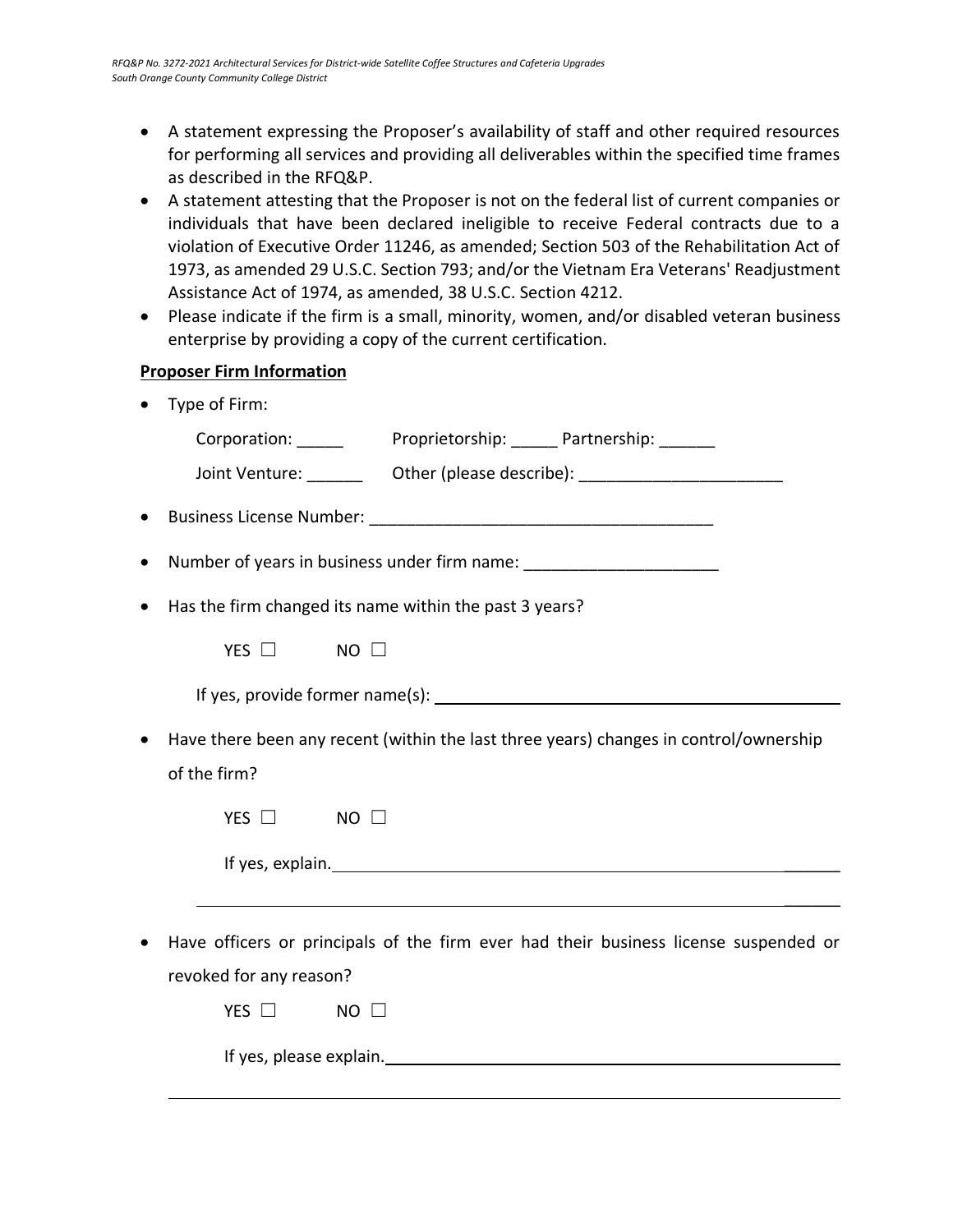• Does the firm have an acceptable history of working proactively to avoid litigation?

| YES | NΟ |  |
|-----|----|--|
|-----|----|--|

If no, please provide specific information on termination for default, litigation settled or judgments entered within the last five (5) years.

• Within the past five (5) years, have one or more contract(s) to provide services to which the Respondent was a party to have been terminated for default of the Respondent officers or principals of the firm?

If yes, please explain.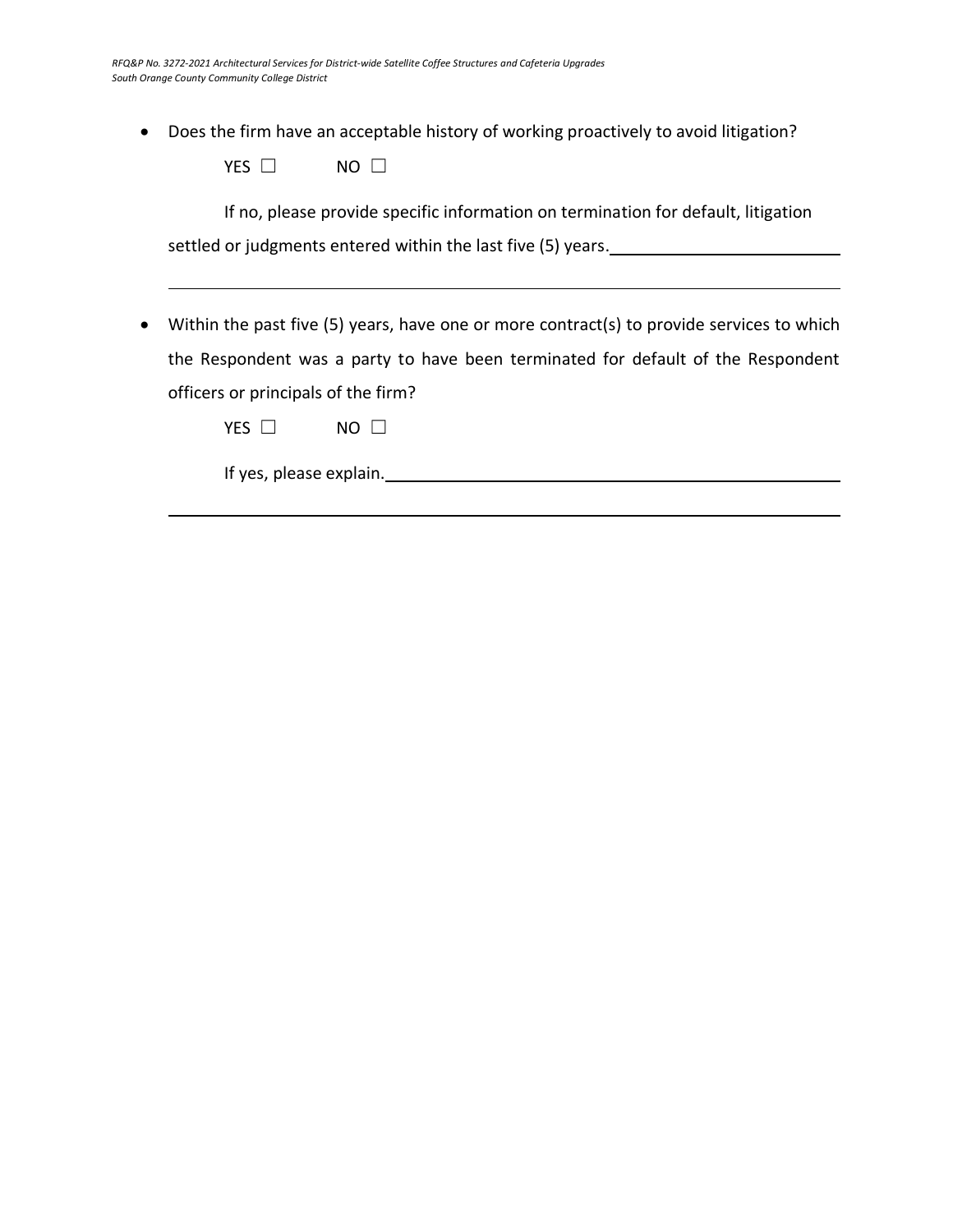# **PROPOSAL FORM B PERSONNEL AND STAFFING RESOURCES (One Page Limit Per Resume)**

<span id="page-20-0"></span>Submit resumes for each team member including sub-consultants proposed to provide service to the District including specific qualifications and recent related experience providing similar services. **List the proposed staff's current and anticipated availability during the contract period.** Include the following data and any other relevant information for the District to evaluate:

- 1. Provide total number of professional staff currently employed by the firm.
- 2. Resumes should include the Project Executive or person(s) providing oversight of the project team, if applicable.
- 3. Identify person/s who will be principally responsible for working with the District. Indicate the role and responsibility of each person/s, and how many years of experience with a focus on community college district qualifications relative to the proposed role. If the Proposer is chosen as a finalist, the proposed individual/s must attend the interview and in-person presentation.
- 4. Indicate whether or not individual is currently a direct employee of the firm. If a direct employee, indicate how many years with the firm.
- 5. Link each named person with the specific tasks, responsibilities, and deliverables.
- 6. If more than one person is named as a candidate for a specific role, include above information for all listed persons.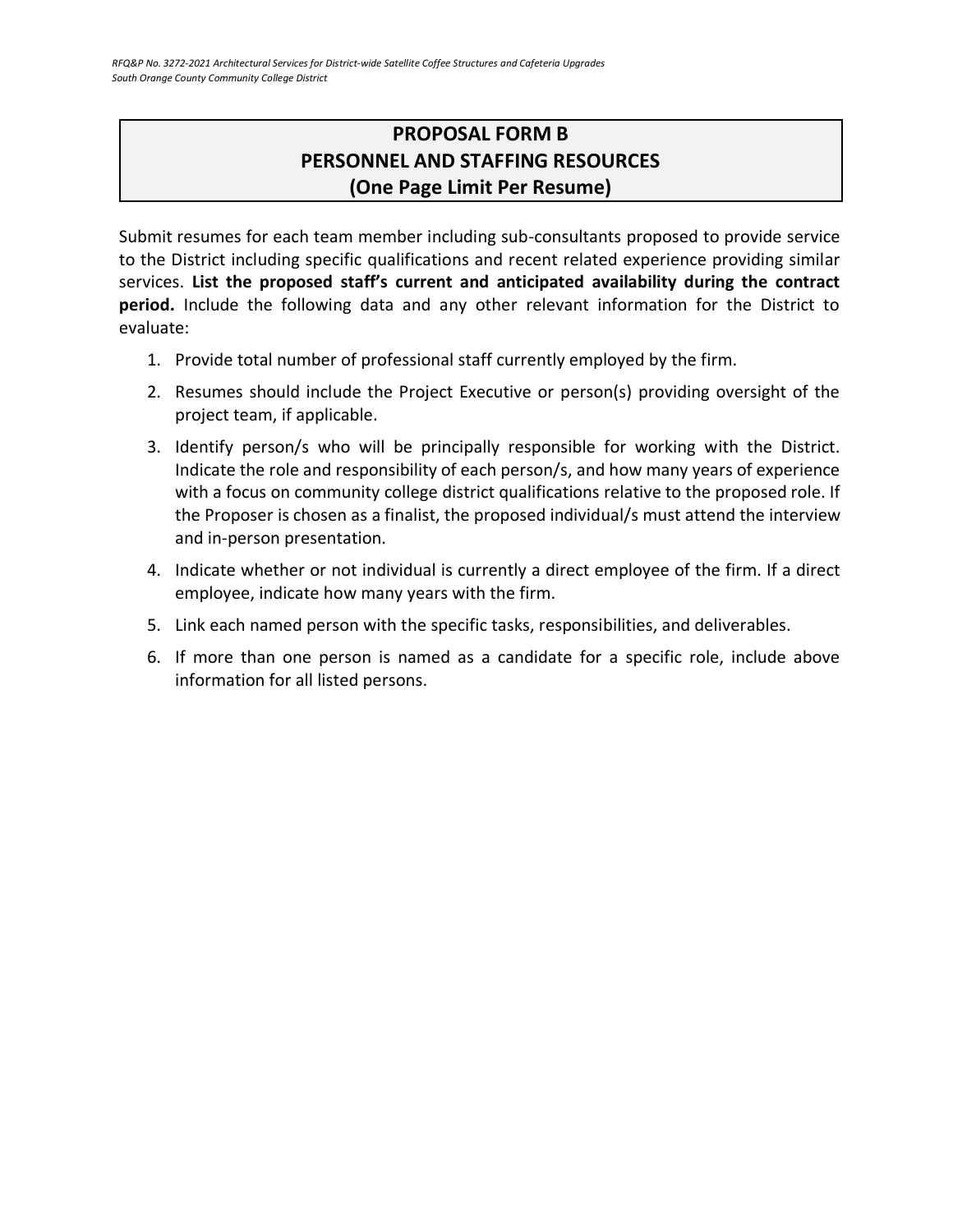# **PROPOSAL FORM C RELATED EXPERIENCE AND METHODOLOGY (5 Page Limit)**

- <span id="page-21-0"></span>1. Provide a summary of the Firm's experience in relation to the services contemplated in this RFQ&P.
- 2. Describe how the firm will provide services and fulfill the requirements and expectations of the District.
- 3. Provide a summary of your Firm's experience working with Community Colleges and the experience of the staff assigned to this project.
- 4. Name and state the number of public entity clients served within the past 5 years.
- 5. Do you provide weekly status reports? If so, describe the type of information the status report contains.
- 6. Identify any special services typically provided by the firm that are not listed in the Scope of Services. Ensure that pricing for these services are included in Proposal Form E.
- 7. Indicate the firm's proximity to the District and availability to accomplish the work.
- 8. List projects in chronological order in which team members were involved. Indicate whether project was completed by firm or by a team member when employed by another firm.
- 9. Submit complete examples of similar Architectural Services for District-wide Satellite Coffee Structures and Cafeteria Upgrades.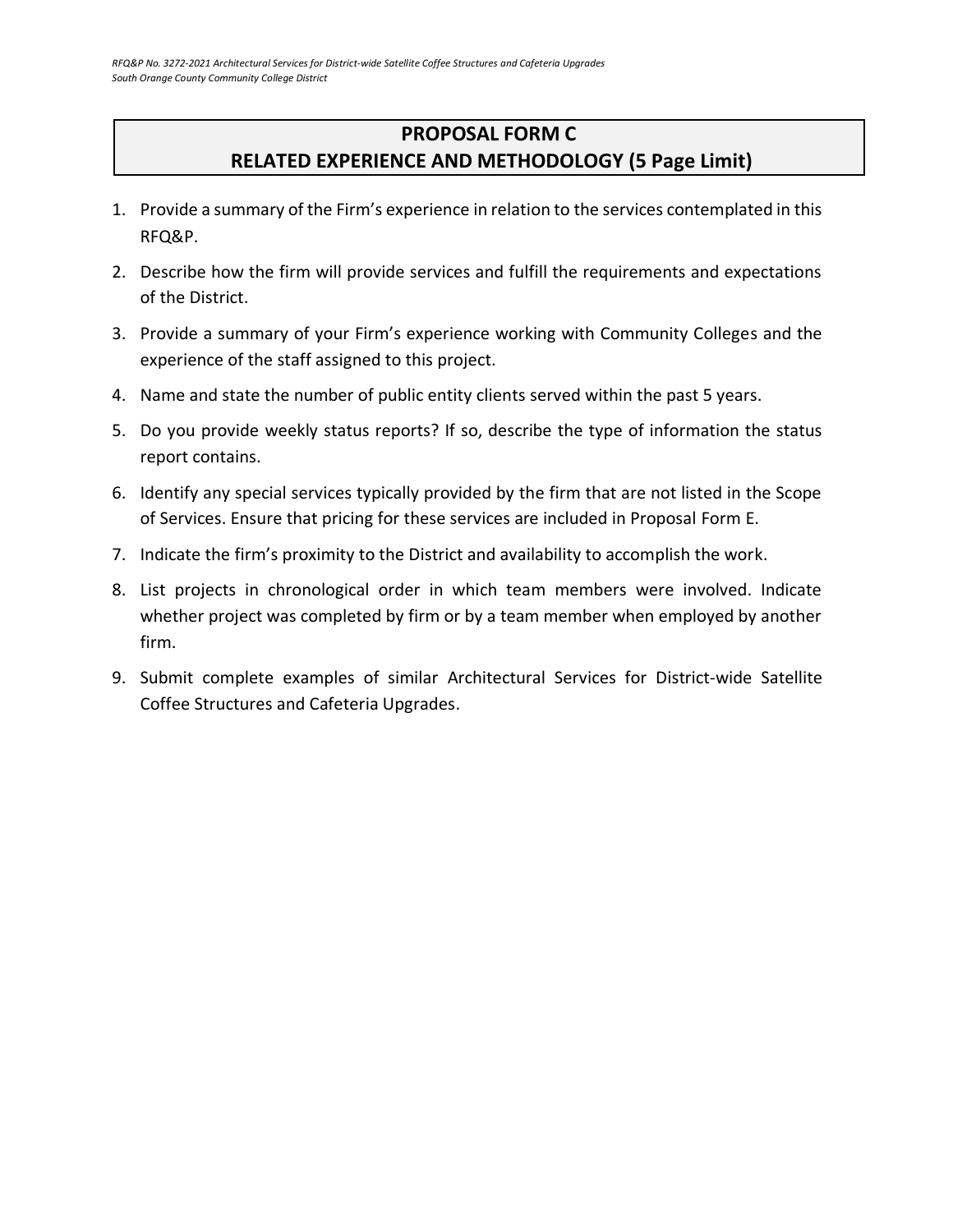# **PROPOSAL FORM D PROJECT SCHEDULE (Four Page Limit)**

The Firm will work closely with the District and campuses to ensure accurate, timely, and sufficient information necessary is gathered to complete the project. Accordingly, please respond to the following:

- 1. Firm shall provide detailed illustrative project schedule that includes milestones, timelines for completion and the work plan for all phases included in the Scope of Services.
- 2. Describe specific techniques to be adopted for working with the District and campuses' leadership, faculty, and staff to manage and conduct the data assimilation process and to keep the project on schedule.
- 3. The proposal should specifically address how the team would balance the reality of deadlines with District's commitment to participatory (shared) governance and deliberative processes.
- 4. In order to accomplish timely completion of the project, identify the various constituency groups that the firm anticipates would be part of the process and identify the number of meetings and hours of engagements needed.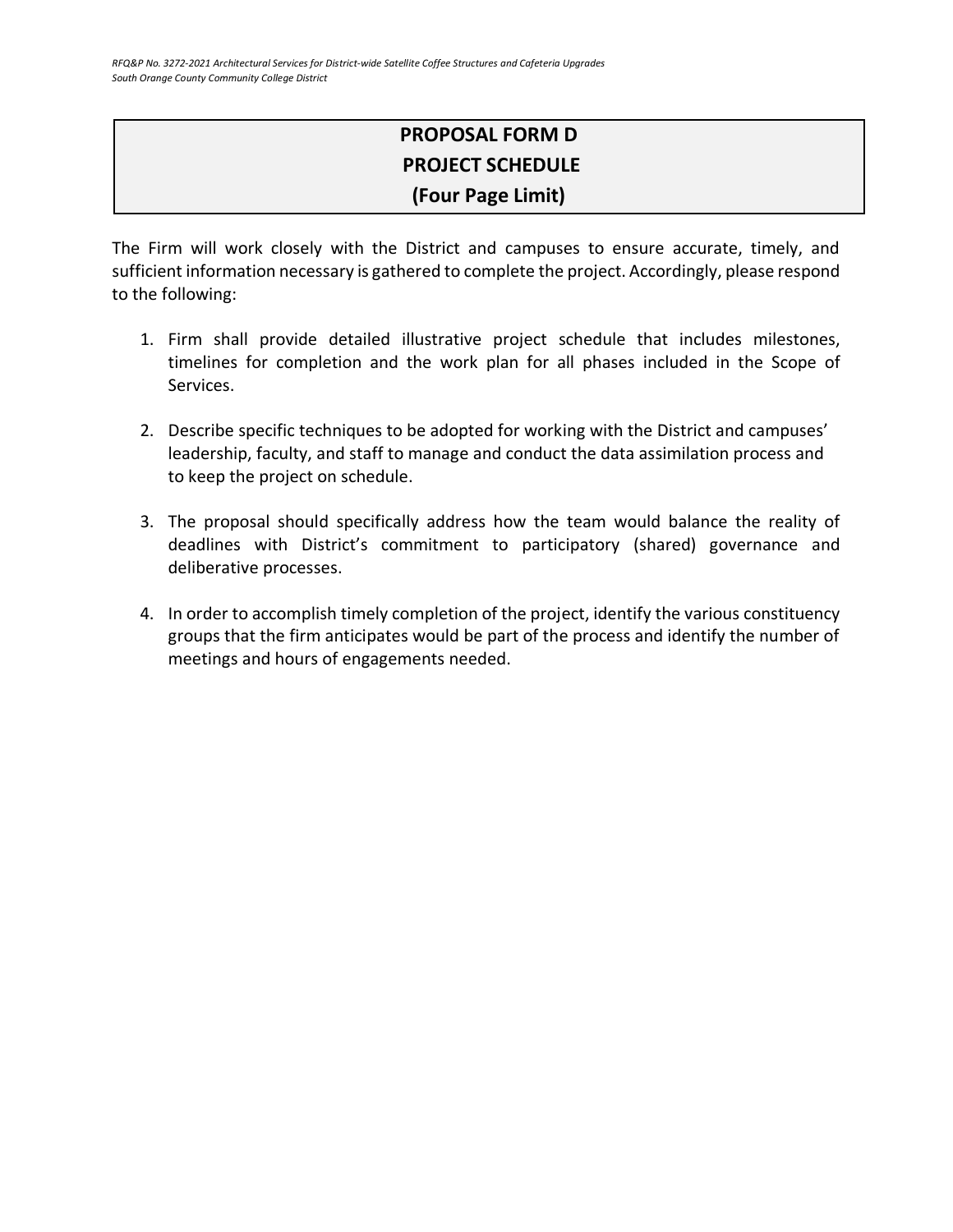# **PROPOSAL FORM E FEE AND RATE PROPOSAL**

<span id="page-23-0"></span>The proposed fee schedule shall include fully burdened hourly rates for each title/individual proposed for the work. It is the proposer's responsibility to understand the complexity of the District as well as the complexity of the proposed work and to submit a not-to-exceed fee accordingly using the form below.

Fees shall be firm and fixed.

Indicate the billable hourly rate and estimated total hours required to fulfill their duties. Such rates shall include all labor, materials, overhead and profit (OH&P), and other direct and indirect costs including incidental travel. Actual contract rates and project fees will be subject to negotiation prior to issuance of any agreement.

**1. Fees for Phase 1 Feasibility Assessment: Scope A: District-Wide Satellite Coffee Structures**

| <b>Site</b>                                   | <b>Estimated # of Hours</b> | Fees |
|-----------------------------------------------|-----------------------------|------|
| IVC                                           |                             |      |
|                                               |                             |      |
| <b>ATFP</b>                                   |                             |      |
| Total Not to Exceed Fees for Phase 1 Scope A: |                             |      |

#### **2. Fees for Phase 1 Feasibility Assessment: Scope B: IVC and SC Cafeteria Upgrades**

| Site                                          | <b>Estimated # of Hours</b> | Fees |
|-----------------------------------------------|-----------------------------|------|
|                                               |                             |      |
|                                               |                             |      |
| Total Not to Exceed Fees for Phase 1 Scope B: |                             |      |

**3. Fees for Phase 2 Design and Construction: Scope A District-wide Satellite Coffee Structures**

**\*Note 1: Each proposing firm shall provide a not to exceed fee percentage for each of the satellite structure types** 

**\*Note 2: The not to exceed fee percentage shown below shall be based on the complete hard and soft costs associated for each of the satellite structure types.**

**\*Note 3: The District reserves the right to negotiate and finalize the fee for Phase 2 Scope A services prior to the issuance of the notice to proceed with Phase 2 Scope A services.**

*[FEES FOR PHASE 2 SCOPE A CONTINUED ON FOLLOWING PAGE]*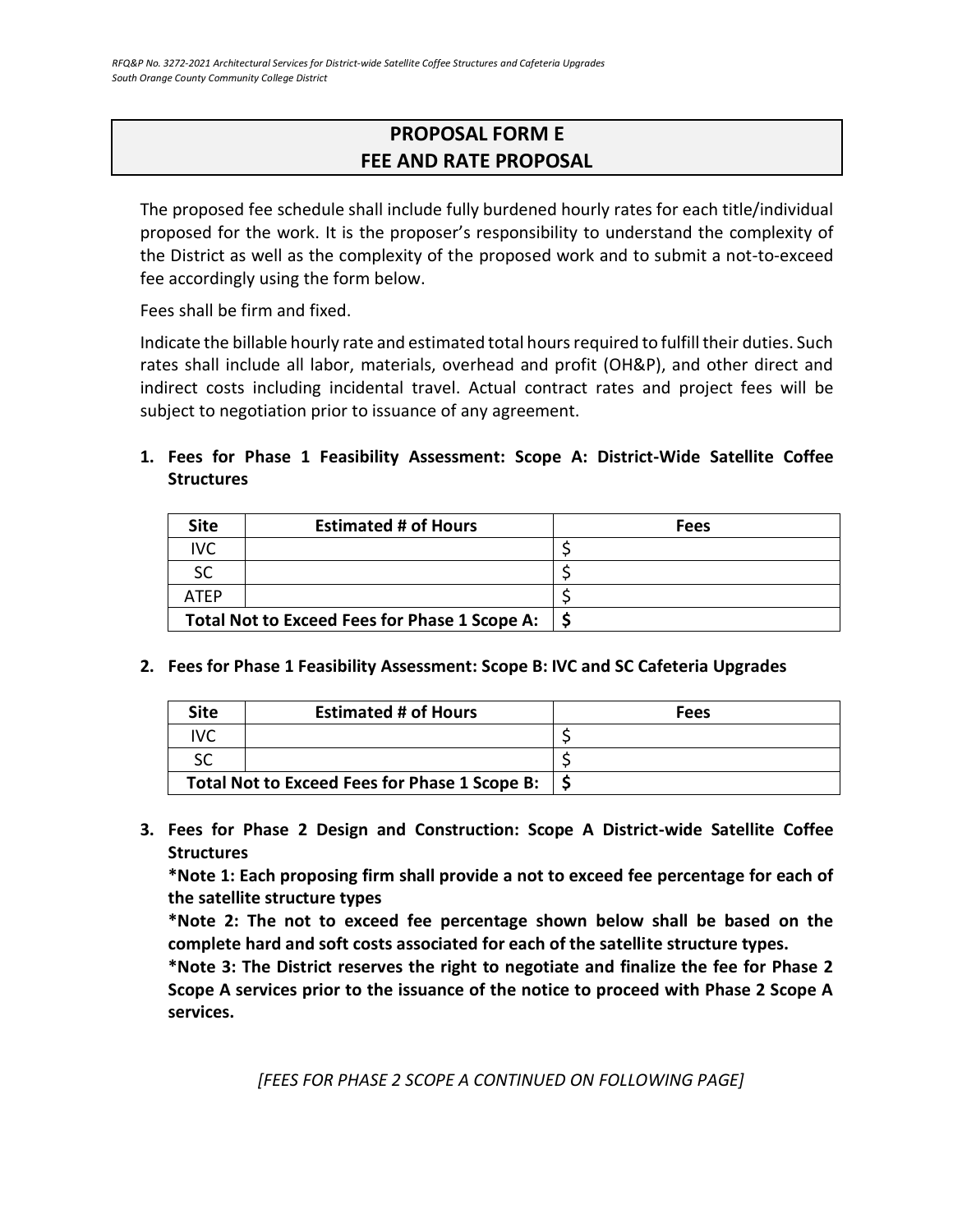| <b>Fees for Phase 2 Design and Construction:</b>         |                     |                     |                     |  |
|----------------------------------------------------------|---------------------|---------------------|---------------------|--|
| <b>Scope A District-wide Satellite Coffee Structures</b> |                     |                     |                     |  |
|                                                          | <b>Total Not to</b> | <b>Total Not to</b> | <b>Total Not to</b> |  |
|                                                          | Exceed              | Exceed              | Exceed              |  |
|                                                          | Percentage of       | Percentage of       | Percentage of       |  |
|                                                          | Construction        | Construction        | Construction        |  |
|                                                          | Cost (Including     | Cost (Including     | Cost (Including     |  |
|                                                          | All Hard and        | All Hard and        | All Hard and Soft   |  |
|                                                          | Soft Costs)         | Soft Costs)         | Costs)              |  |
|                                                          | <b>IVC</b>          | <b>SC</b>           | <b>ATEP</b>         |  |
| Modified/Refurbished                                     | %                   | %                   | %                   |  |
| Cargo Containers                                         |                     |                     |                     |  |
| <b>Pre-fabricated Structures</b>                         | %                   | %                   | %                   |  |
| <b>Mobile Carts</b>                                      | %                   | %                   | %                   |  |
| New Construction/Building                                | %                   | %                   | %                   |  |
| Other Alternative (Firm                                  | %                   | %                   | %                   |  |
| shall list structure type)                               |                     |                     |                     |  |
| <b>District Controlled</b>                               |                     |                     |                     |  |
| Allowance Not to Exceed                                  |                     |                     |                     |  |
| 10% of the Final Negotiated                              | 10%                 | 10%                 | 10%                 |  |
| <b>Contract Value for Phase 2</b>                        |                     |                     |                     |  |
| Scope A                                                  |                     |                     |                     |  |

**4. Fees for Phase 2 Design and Construction: Scope B IVC and SC Cafeteria Upgrades**

**\*Note 1: Each proposing firm shall provide a not to exceed fee percentage for each of the for each cafeteria.** 

**\*Note 2: The not to exceed fee percentage shown below shall be based on the complete hard and soft costs associated for each cafeteria.**

**\*Note 3: The District reserves the right to negotiate and finalize the fee for Phase 2 Scope B services prior to the issuance of the notice to proceed with Phase 2 Scope B services.**

| Fees for Phase 2 Design and Construction: Scope B IVC and SC Cafeteria Upgrades |            |           |  |
|---------------------------------------------------------------------------------|------------|-----------|--|
|                                                                                 | <b>IVC</b> | <b>SC</b> |  |
| <b>Total Not to Exceed Percentage</b>                                           |            |           |  |
| of Construction Cost (Including                                                 | %          | %         |  |
| All Hard and Soft Costs)                                                        |            |           |  |
| <b>District Controlled Allowance</b>                                            |            |           |  |
| Not to Exceed 10% of the Final                                                  | 10%        | 10%       |  |
| <b>Negotiated Contract Value for</b>                                            |            |           |  |
| Phase 2 Scope A                                                                 |            |           |  |

*[RATES FOR ADDITIONAL SERVICES ON FOLLOWING PAGE]*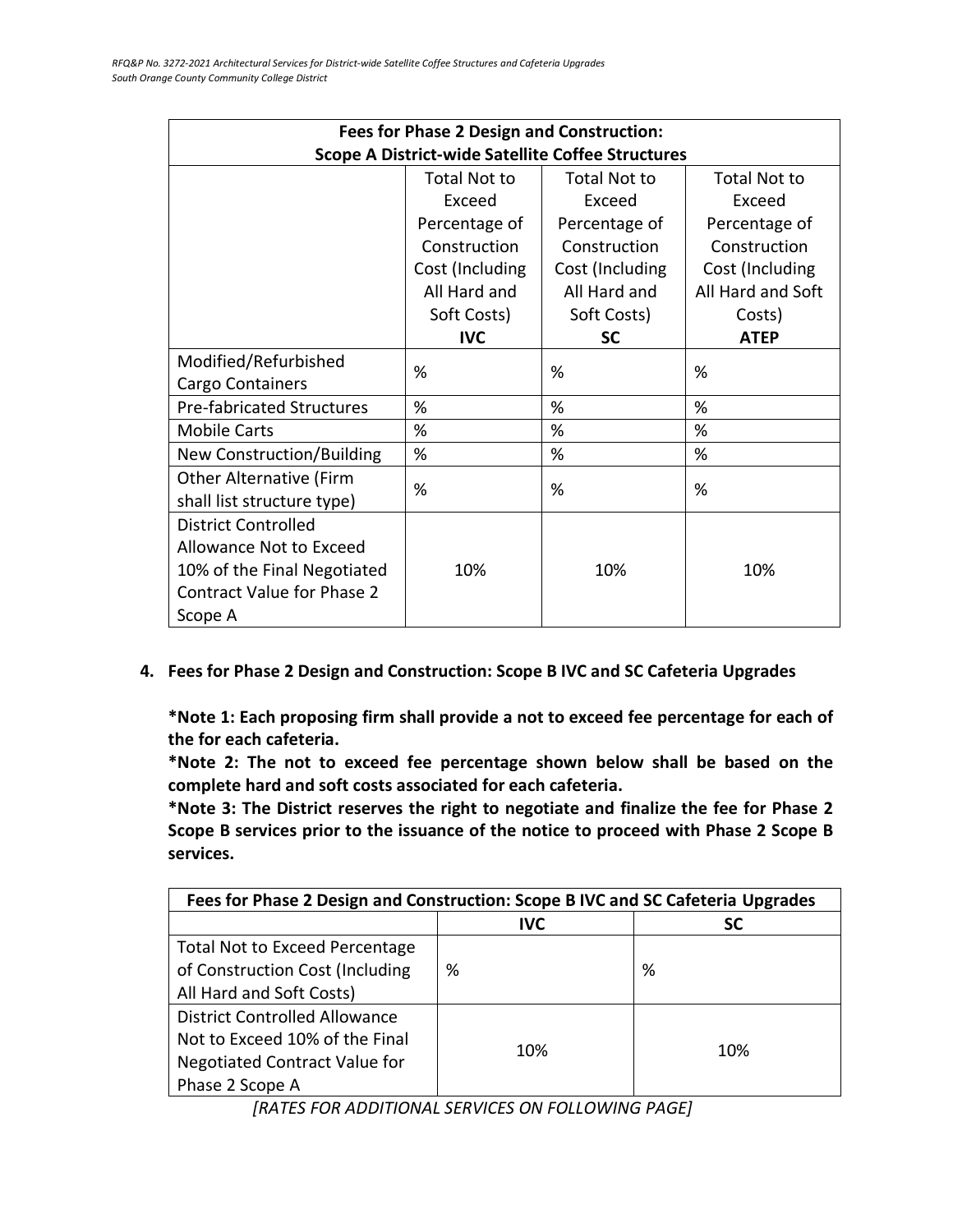## **5. Rates for Additional Services:**

The following rates, which include overhead, administrative cost and profit, shall be utilized in arriving at the fee for Additional Services. The hourly rates reflected below shall be effective as of the date of execution of an Agreement between the District and the Firm.

| Service/Discipline                                                                               | <b>Position/Title</b> | <b>Proposed Hourly Rate</b> |
|--------------------------------------------------------------------------------------------------|-----------------------|-----------------------------|
|                                                                                                  |                       |                             |
|                                                                                                  |                       |                             |
|                                                                                                  |                       |                             |
|                                                                                                  |                       |                             |
|                                                                                                  |                       |                             |
|                                                                                                  |                       |                             |
|                                                                                                  |                       | Ċ                           |
|                                                                                                  |                       |                             |
|                                                                                                  |                       |                             |
|                                                                                                  |                       |                             |
| Duplicate as necessary for ALL services/disciplines, positions/titles and proposed hourly rates. |                       |                             |

*Duplicate as necessary for ALL services/disciplines, positions/titles and proposed hourly rates.*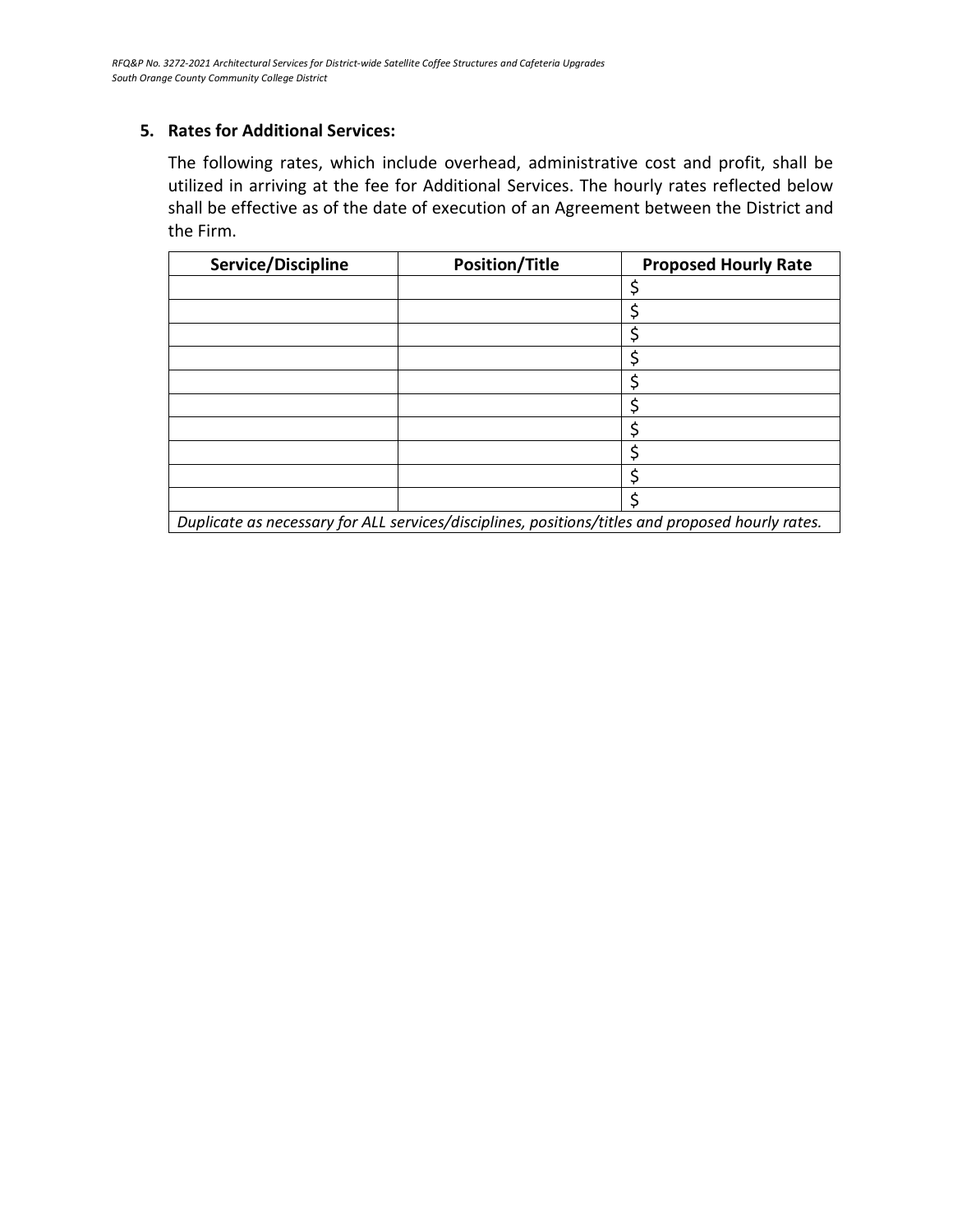# <span id="page-26-0"></span>**PROPOSAL FORM F GENERAL TERMS AND CONDITIONS**

**Offer Held Firm**: The Proposer agrees that it will not withdraw its offer for a period of *one hundred and eighty (180*) calendar days from the opening date.

**Right to Reject and Final Agreement**: The Proposer understands that the District reserves the right to reject any or all proposals and to waive any irregularities and/or informalities in the evaluation of proposals. Contingent to evaluation of proposals received, the District reserves the discretion to alter, modify, change, include or reduce the RFQ&P scope and pursuant to these changes and the successful negotiations with the Proposers, establish the final agreement.

**Bidder Certification**: The Proposer certifies that this bid is made without previous understanding, agreement or connection with any person, firm, or corporation making a bid on the same services, and is in all respects fair and "without collusion or fraud."

**Execution of a Contract**: If awarded a contract, the Proposer agrees to execute a contract in accordance with this Proposal and the District's Instructions for Submittal of Proposals, Information for Proposers, General Conditions, and Service Requirements immediately upon receipt of written notice of acceptance of the Proposal by the District.

**Assumption of Contract**: The Proposer agrees to assume operations under the contract after the Board approval of contract and within ten (10) calendar days following the District's notification to proceed.

**Exceptions to Specifications**: In submitting a proposal, the Proposer affirms acceptance of the complete Conditions Specifications and Requirements associated with the District's RFQ&P document, unless otherwise stipulated. Any variances or exceptions which the Proposer wishes to note with respect to any of the Conditions, Specifications, or any District Service Requirements are to be stated herein or in an attachment to the RFQ&P submittal which is to be titled "Exceptions."

**Conflicts of Interest**: All Proposers must disclose the name of any Board of Trustees member, officer, director, or agent who is an employee of the South Orange County Community College District, which includes any District employee. Further all Proposers must disclose the name of any District or District employee, or Board of Trustees member, who has, directly or indirectly, any financial interests in the Proposer's firm or any of its branches. Submit this information on an attachment to the proposal which is titled "Conflict of Interest" and include the person's name, interest or position, and percent of ownership, if applicable**.**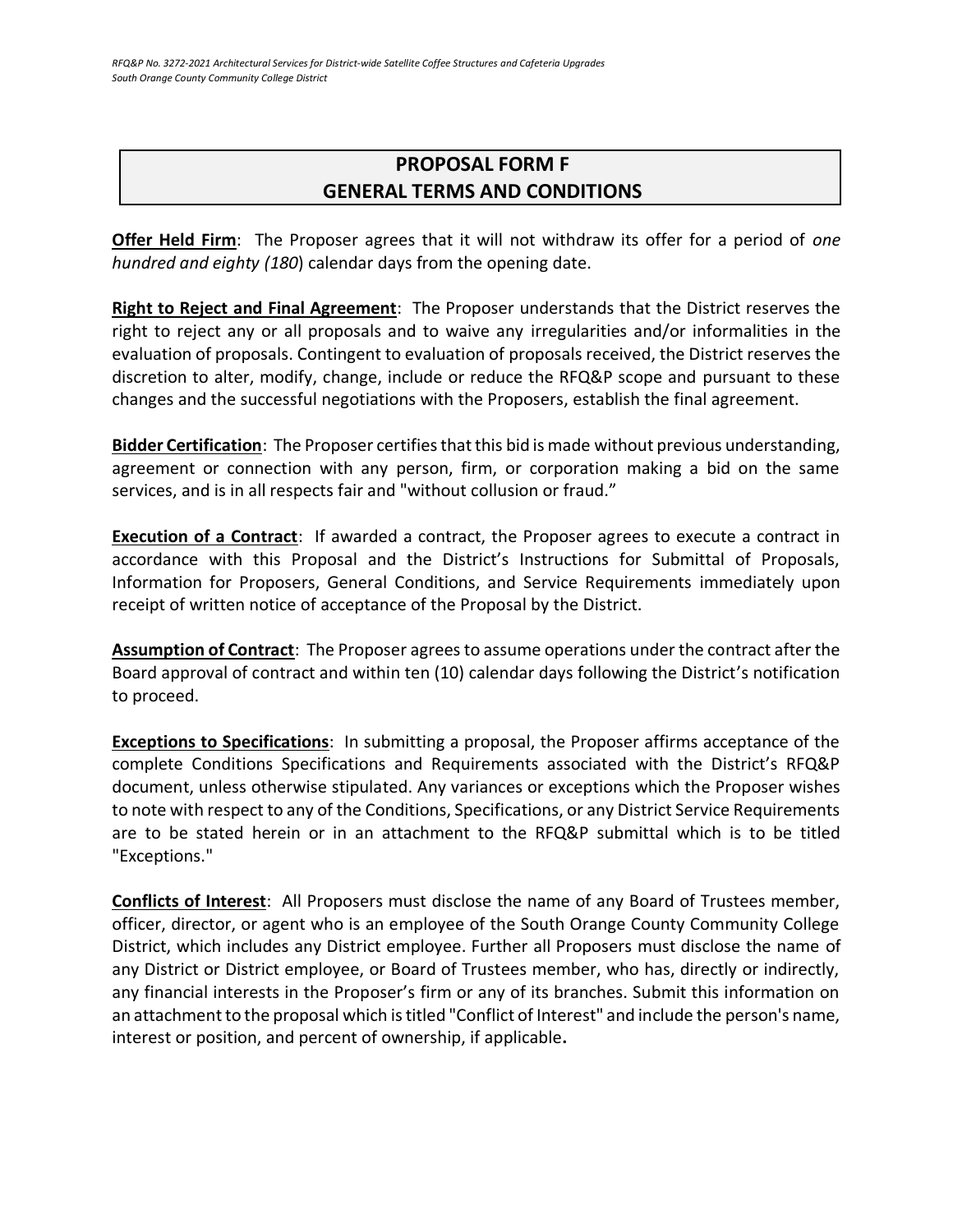**Financial Statement:** Prior to the award of contract, the District reserves the right to request and the proposer shall provide the current financial statement of the Proposer that is reviewed or audited by a Certified Public Accountant.

**Required Submittals**: The Proposer's detailed responses to the District's specifications and evaluation criteria must accompany this Proposal.

**District's Right to Award**: The signer hereby acknowledges that the District reserves the right to make the award to the Proposer which the District judges to have submitted the proposal most favorable to the District, with the District being the sole judge thereof.

**Legally Binding**: It is further certified that the person whose signature appears below is legally empowered to bind the company in whose name the proposal is entered and declares under penalty of perjury under California law that the firm's proposal response to this RFQ&P is true and correct.

**Litigation History**: List all related litigation in the last five (5) years filed by either an owner, owner's consultant, or contractor, against the firm.

| <b>SUBMITTED BY:</b>                                                                                                               |      |                                                     |               |
|------------------------------------------------------------------------------------------------------------------------------------|------|-----------------------------------------------------|---------------|
| Company Name:                                                                                                                      |      | <u> 1989 - Johann Barbara, martxa alemaniar arg</u> |               |
| <b>Contact Person:</b>                                                                                                             |      |                                                     |               |
| Address:<br><u> 1989 - Johann Stoff, deutscher Stoffen und der Stoffen und der Stoffen und der Stoffen und der Stoffen und der</u> |      |                                                     |               |
|                                                                                                                                    |      | State: _______________________                      | Zip: ________ |
| Phone Number:<br><u>and the state of the state of the state</u>                                                                    | Fax: |                                                     |               |
| Email:<br><u> 1980 - Andrea Stadt Britain, fransk politik (f. 1980)</u>                                                            |      |                                                     |               |
|                                                                                                                                    |      |                                                     |               |
| By: Signature (Manual)                                                                                                             |      |                                                     |               |
| By: Signature (Typed or Printed)                                                                                                   |      |                                                     |               |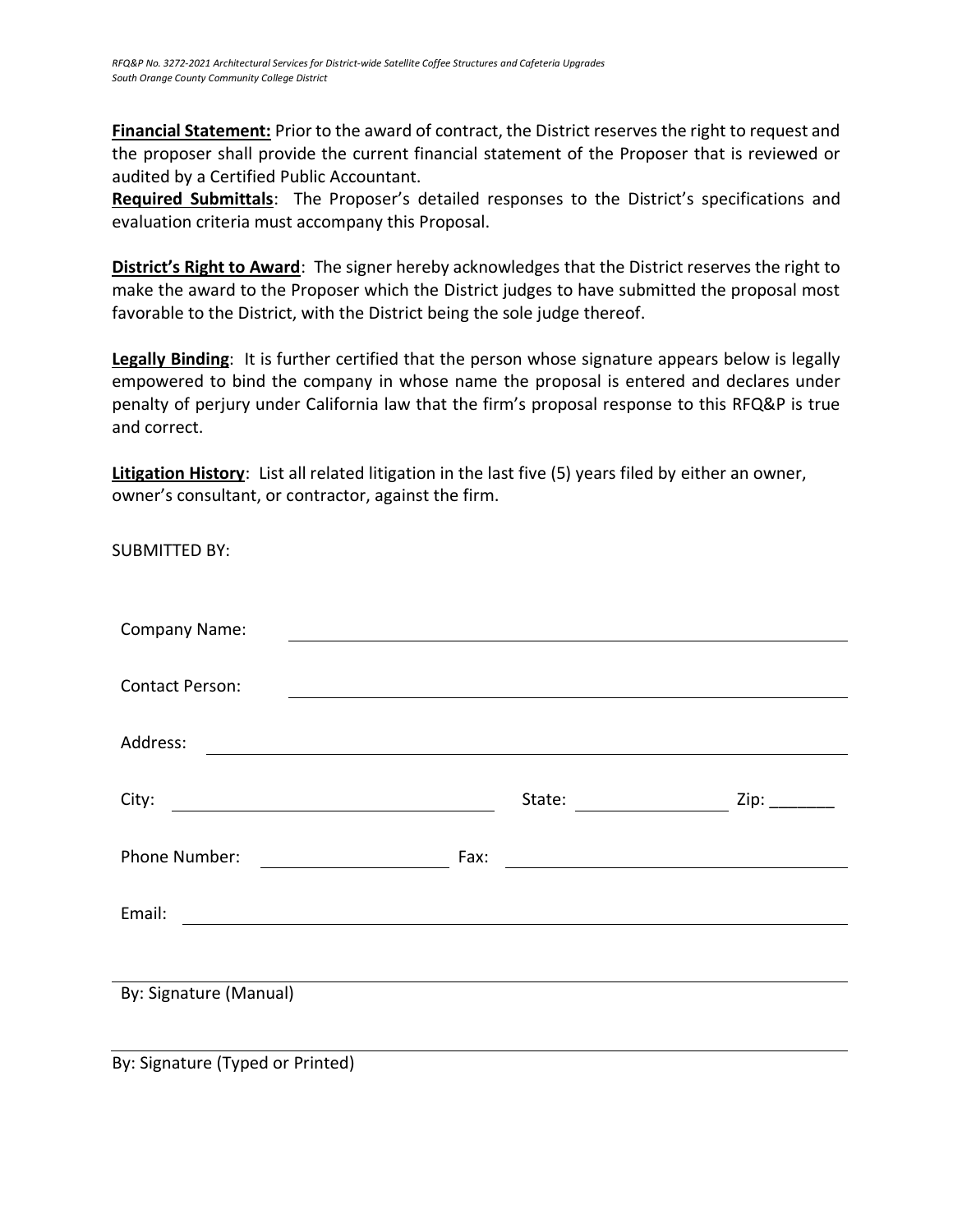# **PROPOSAL FORM G REFERENCES**

<span id="page-28-0"></span>Each Proposer must be able to present both current and past evidence of satisfactory experience in providing services requested. List all four-year higher education and community college districts that you or your firm has contracted with in the last five (5) years. Include the name of the institution or district, contact person, email address and phone number of individuals who can evaluate work that has been completed by the consultant(s)/firm/team member(s) in the past five (5) years. The District has prioritized collegiality and collaboration, and assessing how consultant(s) will function within that culture will be a critical evaluation component.

# **REFERENCES**

| Name of Entity:                                                                                                                  |        |                      |
|----------------------------------------------------------------------------------------------------------------------------------|--------|----------------------|
|                                                                                                                                  |        |                      |
| <b>Contact Person:</b>                                                                                                           |        |                      |
| Address:<br><u> 1980 - Andrea State Barbara, amerikan personal di sebagai personal di sebagai personal di sebagai personal d</u> |        |                      |
|                                                                                                                                  |        |                      |
| City:                                                                                                                            | State: | Zip: $\qquad \qquad$ |
| Phone Number:                                                                                                                    | Fax:   |                      |
| Email:                                                                                                                           |        |                      |
| Dates of Services:<br>From:                                                                                                      | To:    |                      |
| Types of Services Provided:                                                                                                      |        |                      |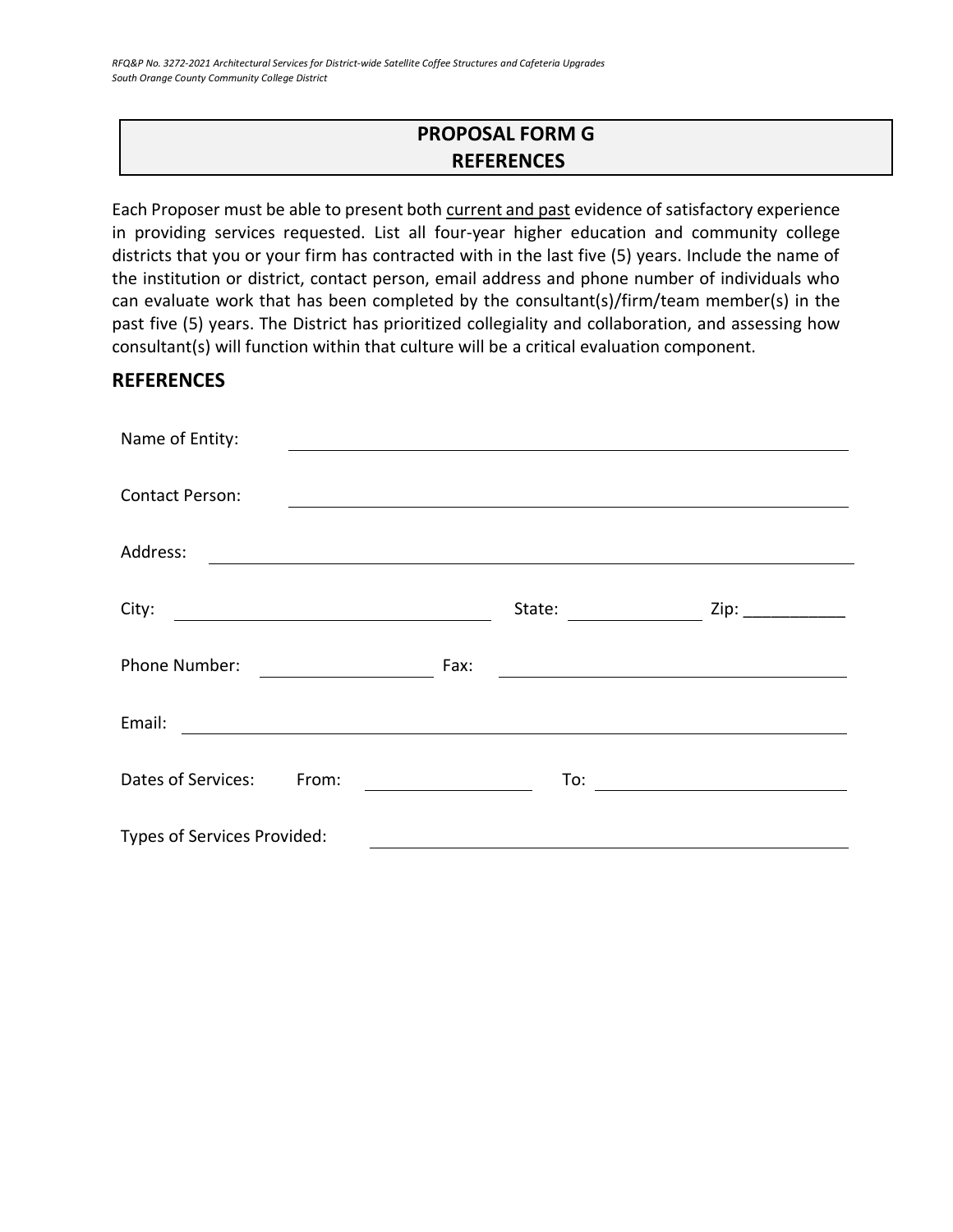# **PROPOSAL FORM H Addenda Acknowledgement**

<span id="page-29-0"></span>**Addenda**: Changes or corrections to the proposal document will be issued via a numbered addendum format at the time of the pre-proposal conference or at least five (5) calendar days prior to submittal date. Record below the number(s) and date(s) of addenda received, if applicable.

| Addendum #_________ |  |
|---------------------|--|
| Addendum #________  |  |
| Addendum #_________ |  |
| Addendum #_________ |  |
| Addendum #________  |  |
| Addendum #________  |  |
| Addendum #________  |  |
| Addendum #          |  |
| Addendum #_________ |  |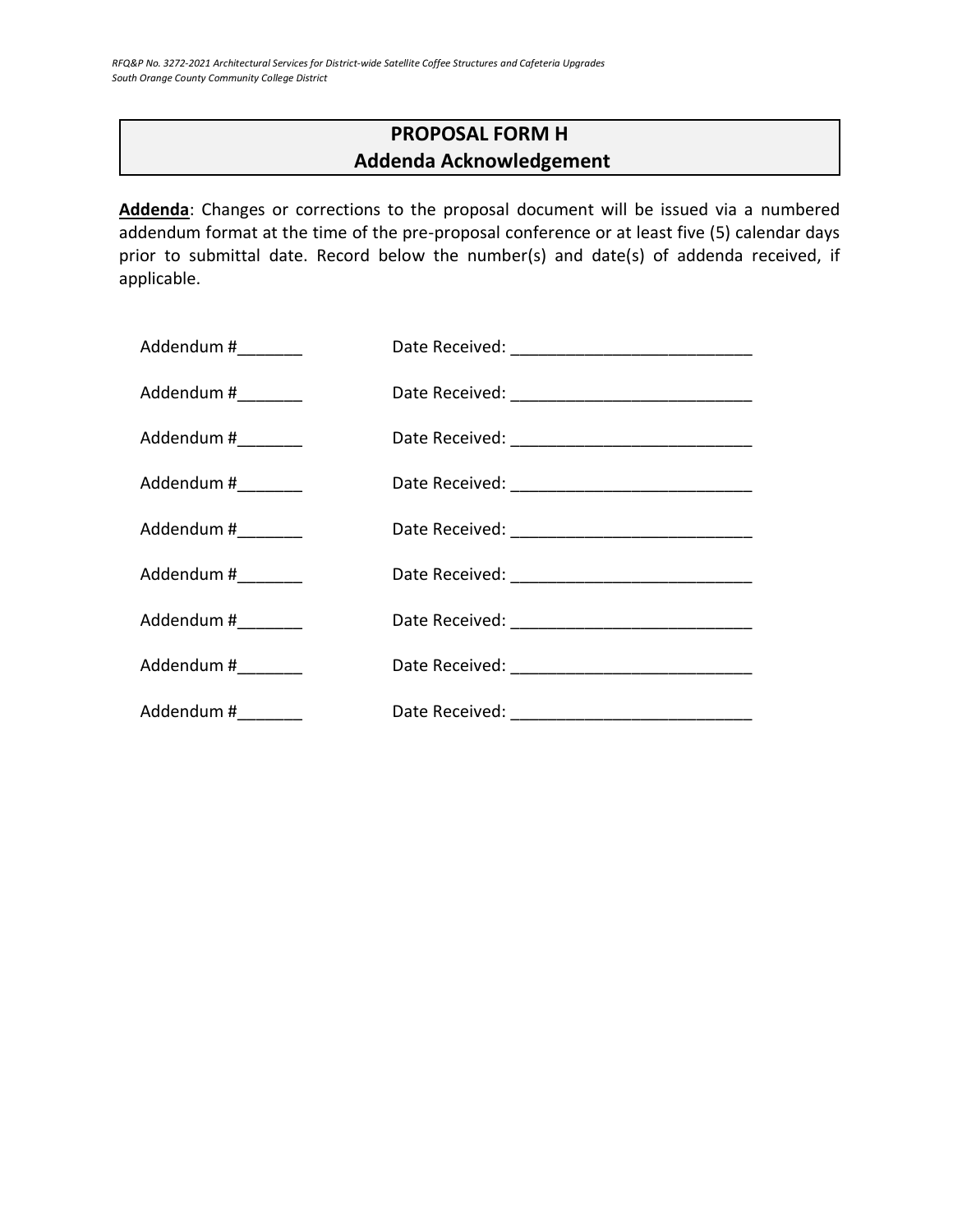# **APPENDIX A Non-Collusion Declaration**

# <span id="page-30-0"></span>**NON-COLLUSION DECLARATION TO BE EXECUTED BY PROPOSER AND SUBMITTED WITH PROPOSAL**

|           | State of California |    |     |     |    |                                              |
|-----------|---------------------|----|-----|-----|----|----------------------------------------------|
|           |                     |    | SS. |     |    |                                              |
| County of |                     |    |     |     |    |                                              |
|           |                     |    |     |     |    | being first duly sworn, deposes and          |
| savs      | that                | he | or  | she | 1S | ΩŤ                                           |
|           |                     |    |     |     |    | the party making the foregoing proposal that |

the proposal is not made in the interest of, or on behalf of, any undisclosed person, Proposer, company, association, organization, or corporation; that the proposal is genuine and not collusive or sham; that the Proposer has not directly or indirectly induced or solicited any other Proposer to put in a false or sham proposal, and has not directly or indirectly colluded, conspired, connived, or agreed with any Proposer or anyone else to put in a sham proposal, or that anyone shall refrain from submitting a proposal; that the Proposer has not in any manner, directly or indirectly, sought by agreement, communication, or conference with anyone to fix the proposal price of the Proposer or any other Proposer, or to fix any overhead, profit, or cost element of the proposal price, or that of any other Proposer, or to secure any advantage against the public body awarding the contract of anyone interested in the proposed contract; that all statements contained in the proposal are true; and, further, that the Proposer has not, directly or indirectly, submitted his or her proposal price or any breakdown thereof, or the contents thereof, or divulged information or data relative thereto, or paid, and will not pay, any fee to any corporation, Proposer, company association, organization, or to any member or agent thereof to effectuate a collusive or sham proposal.

I certify (or declare) under penalty of perjury that the foregoing is true and correct.

\_\_\_\_\_\_\_\_\_\_\_\_\_\_\_\_\_\_\_\_\_\_\_\_\_\_\_\_\_\_\_\_\_\_\_\_\_\_\_\_\_\_\_\_\_

\_\_\_\_\_\_\_\_\_\_\_\_\_\_\_\_\_\_\_\_\_\_\_\_\_\_\_\_\_\_\_\_\_\_\_\_\_\_\_\_\_\_\_\_\_

Print Name

Signature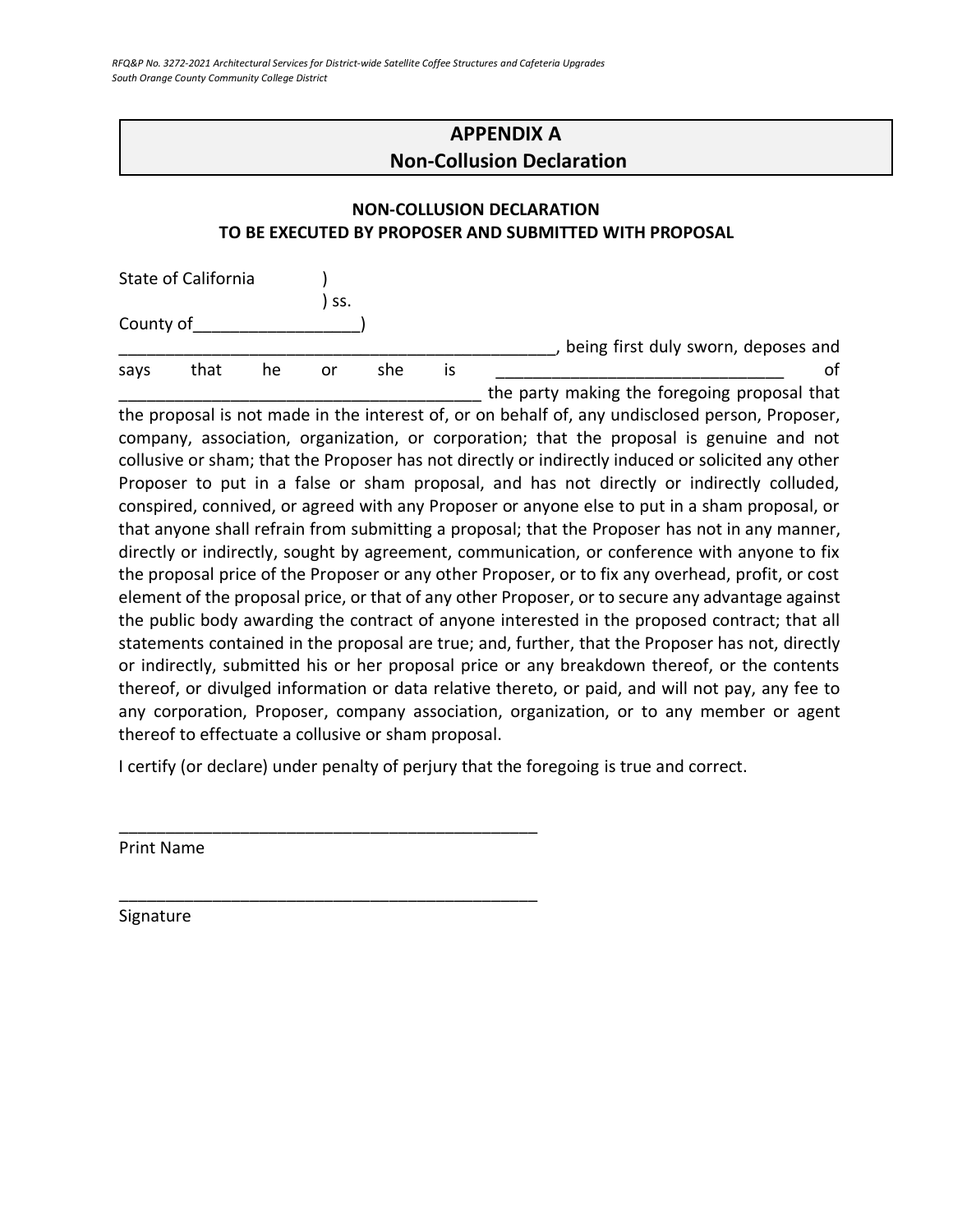# <span id="page-31-0"></span>**APPENDIX B Equal Opportunity Affirmative Action Statement**

# **SOUTH ORANGE COUNTY COMMUNITY COLLEGE DISTRICT EQUAL OPPORTUNITY AFFIRMATIVE ACTION STATEMENT**

Proposer hereby certifies that in performing work or providing products for the District, there shall be no discrimination in its hiring or employment practices because of age, sex, race, color, ancestry, national origin, religious creed, physical handicap, medical condition, marital status, or sexual orientation, except as provided for in Section 12940 of the California Government Code. Proposer shall comply with applicable federal and California anti-discrimination laws, including but not limited to the California Fair Employment and Housing Act, beginning with Section 12900 of the California Government Code.

IN WITNESS WHEREOF, the undersigned has executed this Certificate of Non-Discrimination this day of , 2018.

| Name of individual, company or corporation                                                                                                                                                                                                                                                                                                                                                                   |       |          |
|--------------------------------------------------------------------------------------------------------------------------------------------------------------------------------------------------------------------------------------------------------------------------------------------------------------------------------------------------------------------------------------------------------------|-------|----------|
|                                                                                                                                                                                                                                                                                                                                                                                                              |       |          |
| Title: $\frac{1}{\sqrt{1-\frac{1}{2}}\sqrt{1-\frac{1}{2}}\sqrt{1-\frac{1}{2}}\sqrt{1-\frac{1}{2}}\sqrt{1-\frac{1}{2}}\sqrt{1-\frac{1}{2}}\sqrt{1-\frac{1}{2}}\sqrt{1-\frac{1}{2}}\sqrt{1-\frac{1}{2}}\sqrt{1-\frac{1}{2}}\sqrt{1-\frac{1}{2}}\sqrt{1-\frac{1}{2}}\sqrt{1-\frac{1}{2}}\sqrt{1-\frac{1}{2}}\sqrt{1-\frac{1}{2}}\sqrt{1-\frac{1}{2}}\sqrt{1-\frac{1}{2}}\sqrt{1-\frac{1}{2}}\sqrt{1-\frac{1}{2$ |       |          |
| Address:                                                                                                                                                                                                                                                                                                                                                                                                     |       |          |
|                                                                                                                                                                                                                                                                                                                                                                                                              |       |          |
|                                                                                                                                                                                                                                                                                                                                                                                                              | State | Zip Code |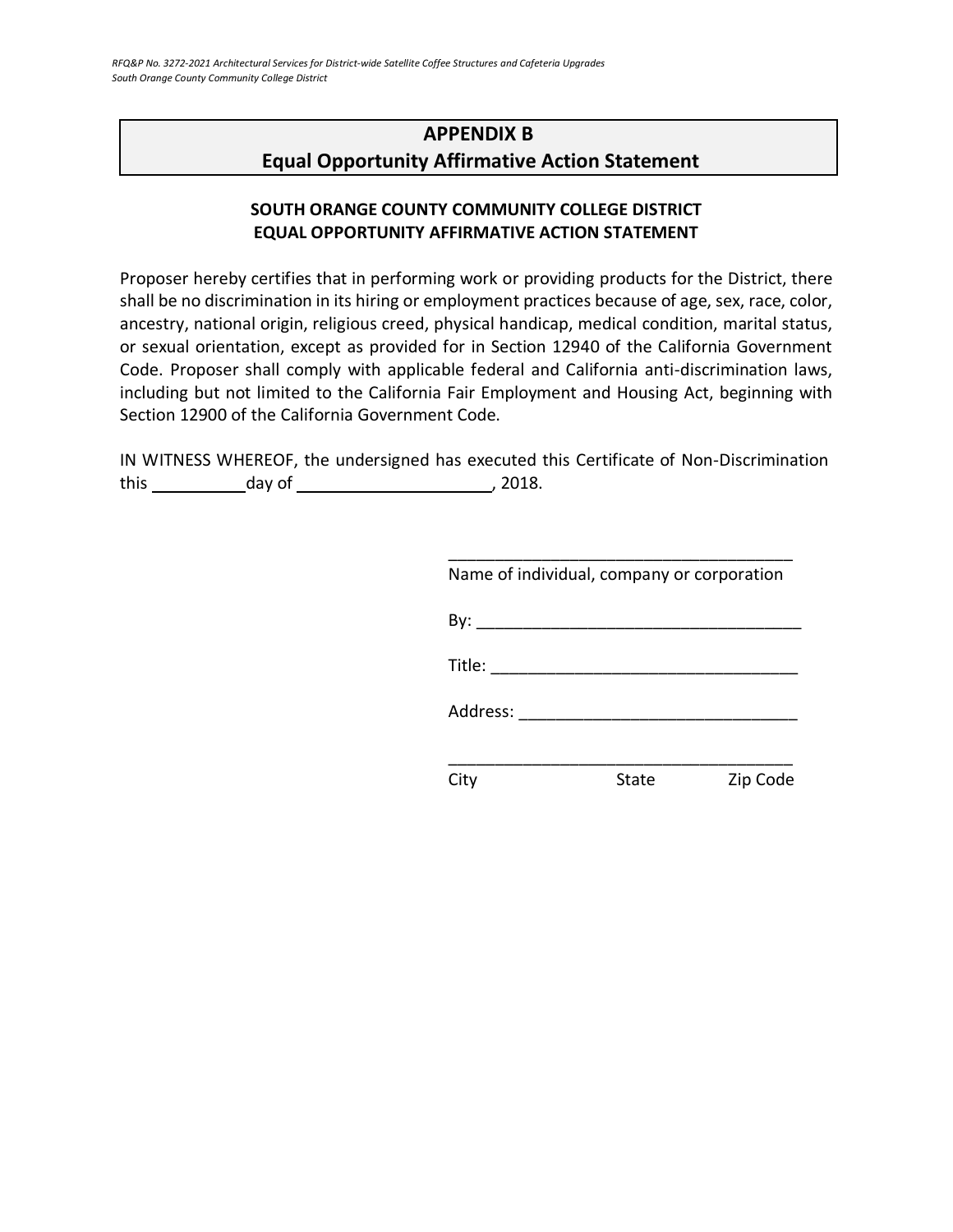# **APPENDIX C Firm's Certificate Regarding Worker's Compensation**

<span id="page-32-0"></span>Labor Code Section 3700 in relevant part provides:

Every employer except the State shall secure the payment of compensation in one or more of the following ways:

- (a) By being insured against liability to pay compensation in one or more insurers duly authorized to write compensation insurance in this State.
- (b) By securing from the Director of Industrial Relations a certificate of consent to self-insure, which may be given upon furnishing proof satisfactory to the Director of Industrial Relations of ability to self-insure and to pay any compensation that may become due to his employees.

I am aware of the provisions of Section 3700 of the Labor Code which require every employer to be insured against liability for Workers' Compensation or to undertake self-insurance in accordance with the provisions of that code, and I will comply with such provisions before commencing the performance of the work of this contract.

|                                                                                                                 | Name of individual, company or corporation |          |
|-----------------------------------------------------------------------------------------------------------------|--------------------------------------------|----------|
| By:                                                                                                             |                                            |          |
| $\text{Title:} \begin{tabular}{ c c c } \hline \quad \quad & \quad \quad & \quad \quad \\ \hline \end{tabular}$ |                                            |          |
| Address: ______                                                                                                 |                                            |          |
| City                                                                                                            | State                                      | Zip Code |

(In accordance with Article 5 (commencing at Section 1860), Chapter 1, Part 7, Division 2 of the Labor Code, the above certificate must be signed and filed with the awarding body prior to performing any work under this contract.)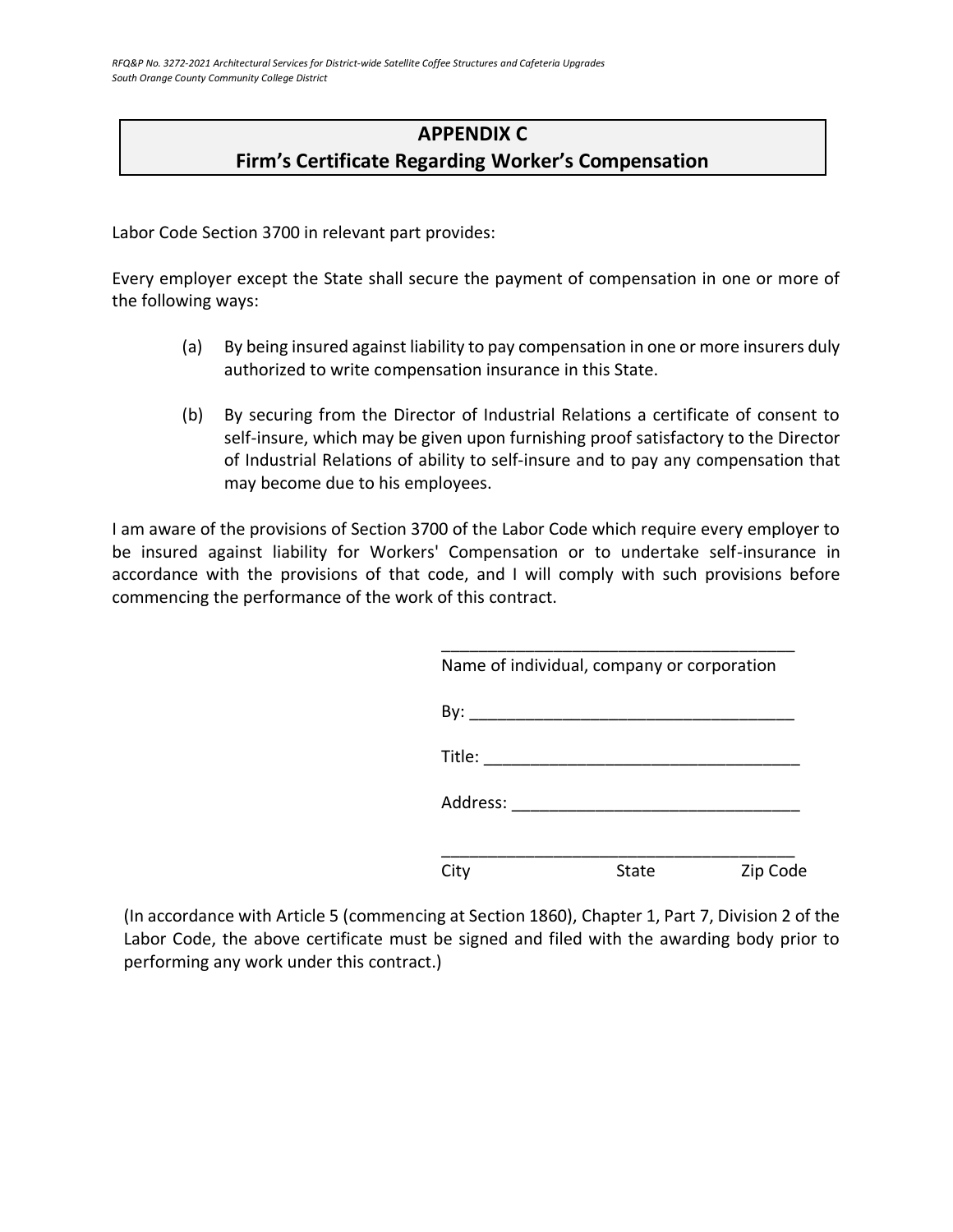*RFQ&P No. 3272-2021 Architectural Services for District-wide Satellite Coffee Structures and Cafeteria Upgrades South Orange County Community College District*

# <span id="page-33-0"></span>**APPENDIX D Sample Agreement Architectural Services for District-wide Satellite Coffee Structures and Cafeteria Upgrades**

The Respondent shall thoroughly review the below Agreement. As part of the proposal submission, indicate in a separate Tab of the RFQ&P Response the Respondent's acceptance of all terms and conditions set forth in the Agreement. If there is any term or condition of the Agreement, which a Respondent requests to be modified, the Respondent must: (i) specifically identify such term or condition; and (ii) set forth the specific text of the modification requested for each such term or condition. Notwithstanding any requested modification to any term or condition of the Agreement, no such modifications are binding on the District or enforceable against the District unless the District affirmatively and specifically accepts any such requested modification. Any Respondent whose RFQ&P Response does not identify requested modifications to terms or conditions of the Agreement will be deemed to have agreed to all terms and conditions set forth therein; if awarded the Agreement, such Respondent must execute the Agreement in the form and content attached hereto subject only to elements of such Respondent's RFQ&P Response accepted by the District.

Proposer agrees to the Agreement's terms and conditions with no exceptions.

YES □ NO □

If no, pursuant to the above instructions, submit all exceptions in a separate tab.